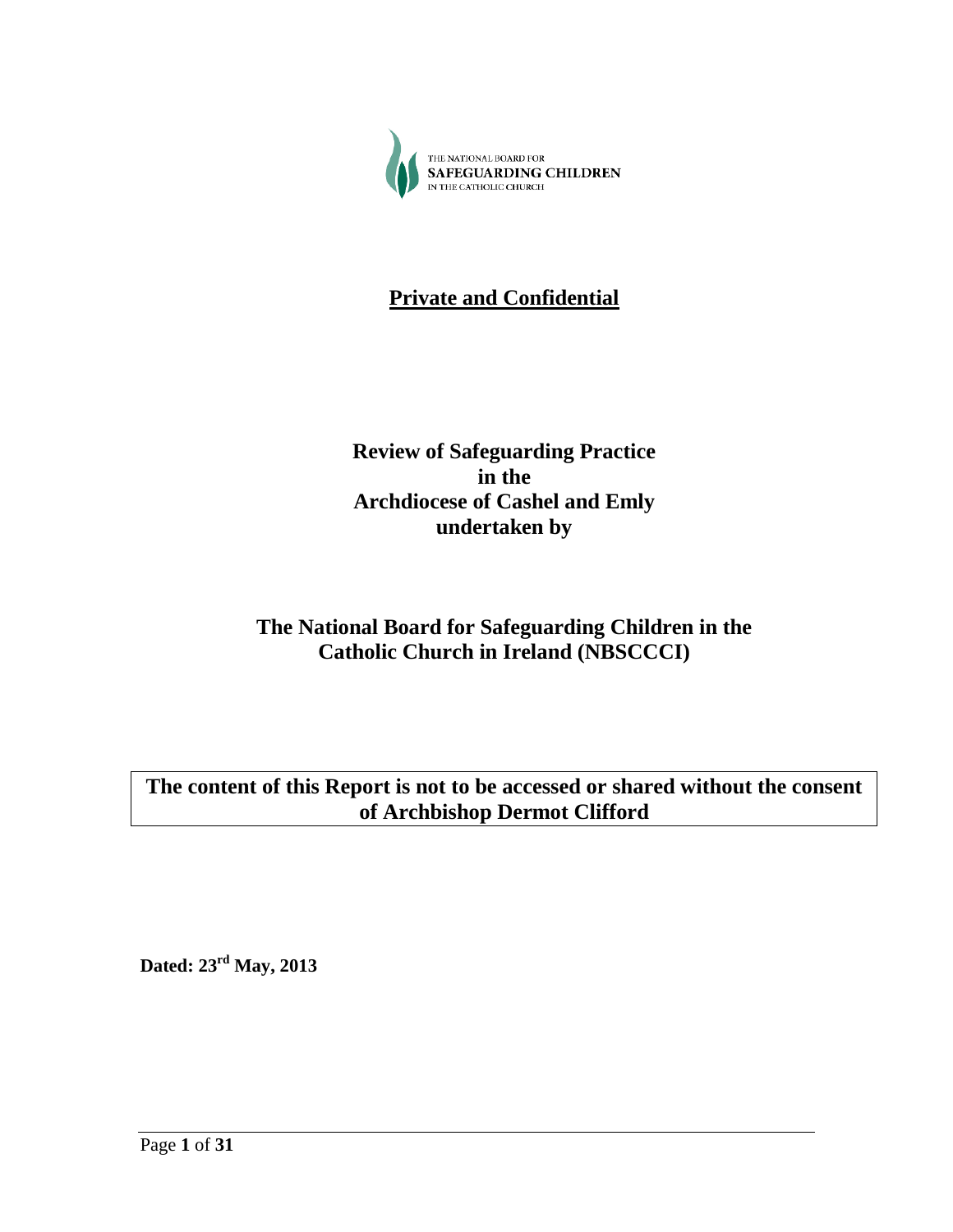# **CONTENTS**

| <b>Background</b>                            | Page 3  |
|----------------------------------------------|---------|
| <b>Standard 1</b>                            |         |
| A written policy on keeping children safe    | Page 7  |
| <b>Standard 2</b>                            |         |
| Management of allegations                    | Page 10 |
| <b>Standard 3</b>                            |         |
| Preventing Harm to Children                  | Page 16 |
| <b>Standard 4</b>                            |         |
| <b>Training and Education</b>                | Page 20 |
| <b>Standard 5</b>                            |         |
| Communicating the Church's                   |         |
| Safeguarding Message                         | Page 22 |
| <b>Standard 6</b>                            |         |
| <b>Access to Advice and Support</b>          | Page 24 |
| <b>Standard 7</b>                            |         |
| <b>Implementing and Monitoring Standards</b> | Page 26 |
|                                              |         |
| <b>Recommendations</b>                       | Page 28 |
| <b>Terms of Reference</b>                    | Page 29 |
|                                              |         |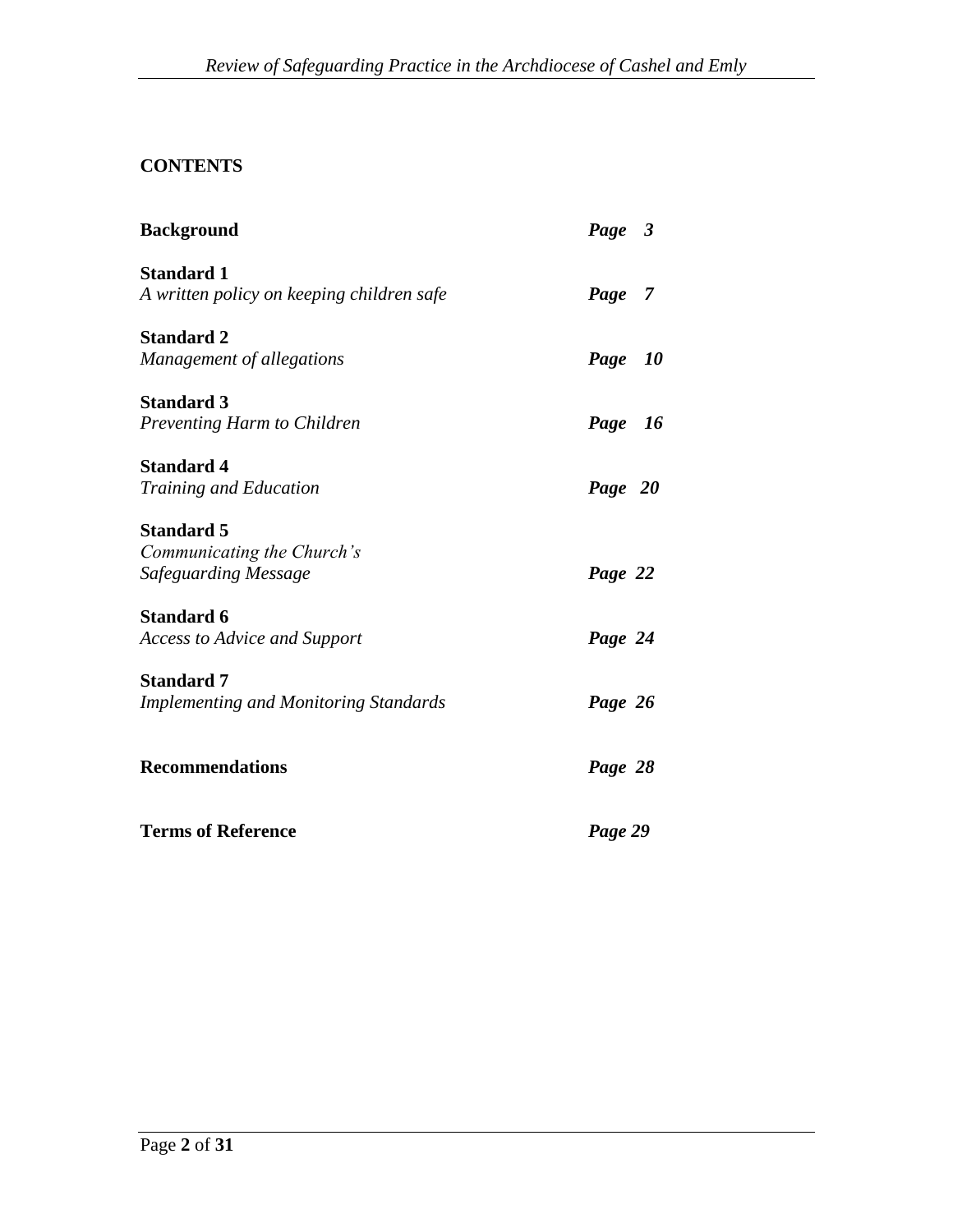#### **Background**

The National Board for Safeguarding Children in the Catholic Church in Ireland (NBSCCCI) was asked by the Sponsoring Bodies, namely the Episcopal Conference, the Conference of Religious of Ireland and the Irish Missionary Union, to undertake a comprehensive review of safeguarding practice within and across all the Church authorities on the island of Ireland. The purpose of the review is to confirm that current safeguarding practice complies with the standards set down within the guidance, *Safeguarding Children: Standards and Guidance Document for the Catholic Church in Ireland* issued by the Sponsoring Bodies in February 2009 and that all known allegations and concerns had been appropriately dealt with. To achieve this task, safeguarding practice in each Church authority is to be reviewed through an examination of case records and through interviews with key personnel involved both within and external to a diocese or other authority.

This report contains the findings of the *Review of Safeguarding Practice within the Archdiocese of Cashel and Emly* undertaken by the NBSCCCI in line with the request made to it by the Sponsoring Bodies. It is based upon the case material made available by Archbishop Clifford and his safeguarding team, along with interviews with selected key personnel who contribute to safeguarding within the archdiocese. The NBSCCCI believes that all relevant documentation for these cases was passed to the reviewers and Archbishop Clifford has confirmed this.

The findings of the review have been shared with a reference group in redacted form before being submitted to Archbishop Clifford, along with any recommendations arising from the findings.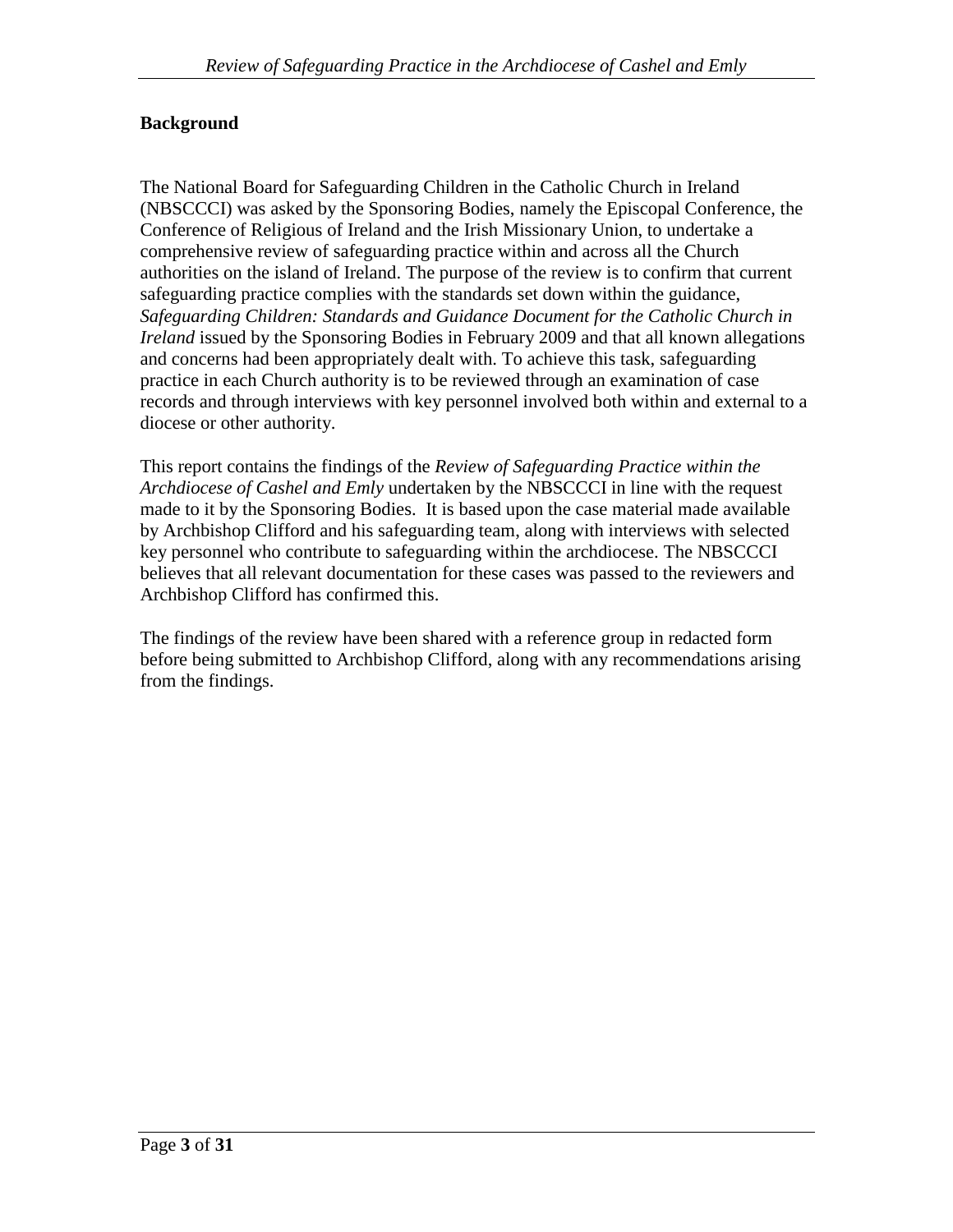# **Introduction**

The Metropolitan Archdiocese of Cashel and Emly in mid-western Ireland is in the province of Munster. The then separate dioceses of Cashel and Emly were established in 1111 by the Synod of Rathbreasail. Cashel diocese was promoted to the status of a Metropolitan Province in 1152 by the Synod of Kells. Emly diocese was formally joined to Cashel in 1718. The incumbent Ordinary Dermot Clifford has been archbishop since 1988. The Province of Cashel, is one of the four ecclesiastical provinces that together form the Roman Catholic Church in Ireland; the other provinces are Dublin, Tuam and Armagh. Its metropolitan bishop is the Archbishop of Cashel and Emly. The geographical remit of the province is confined to the Republic of Ireland. The suffragan dioceses of the province are: Cloyne; Cork and Ross; Kerry; Killaloe; Limerick; Waterford and Lismore. The Archdiocese of Cashel is divided into eight deaneries, each of which is divided into a number of parishes (or combined parishes). In total there are forty six parishes in the Archdiocese with a Catholic population of 82,275. There are 82 active Diocesan priests, 5 who are retired, sick, on study leave or working in other Dioceses in Ireland or abroad. In addition there are 52 priests, 13 brothers and 132 sisters from Religious Orders working or living in the Archdiocese.

At the request of Archbishop Clifford, the NBSCCCI staff engaged in a review of safeguarding children practice in the Archdiocese of Cashel and Emly, with the on-site fieldwork taking place on the  $20<sup>th</sup>$  and  $21<sup>st</sup>$  May 2013. This consisted of a series of interviews with diocesan personnel and external safeguarding agencies and a full case file review of all allegations against living and deceased priests. The initial two day fieldwork was then supplemented with a review of all written policies, procedures, guidance documents and statistical information contained within the archdiocese. This report is the product of a critique of all the information obtained.

The review team would like to take the opportunity to thank Archbishop Clifford, his designated person, his safeguarding coordinator and all whom the reviewers met who hold safeguarding roles for their commitment to the review process, for their openness and obvious enthusiasm for safeguarding and the learning opportunities that the review afforded them.

In preparation for the review, Archbishop Clifford posted a notice on his diocesan website informing viewers of the pending review and inviting anyone who had a complaint or a concern to come forward. This notice did not result in any new allegations.

The purpose of the review is set out within the Terms of Reference that are appended to this report. It seeks to examine how practice conforms to expected standards in the Church. Two separate but related aspects of child safeguarding are examined during a review. The first is how abuse concerns about priests from the archdiocese were managed both at the time an allegation was received and currently. The second focus of a review is on the structures and processes that have been put in place to ensure the safety of children in the present and into the future.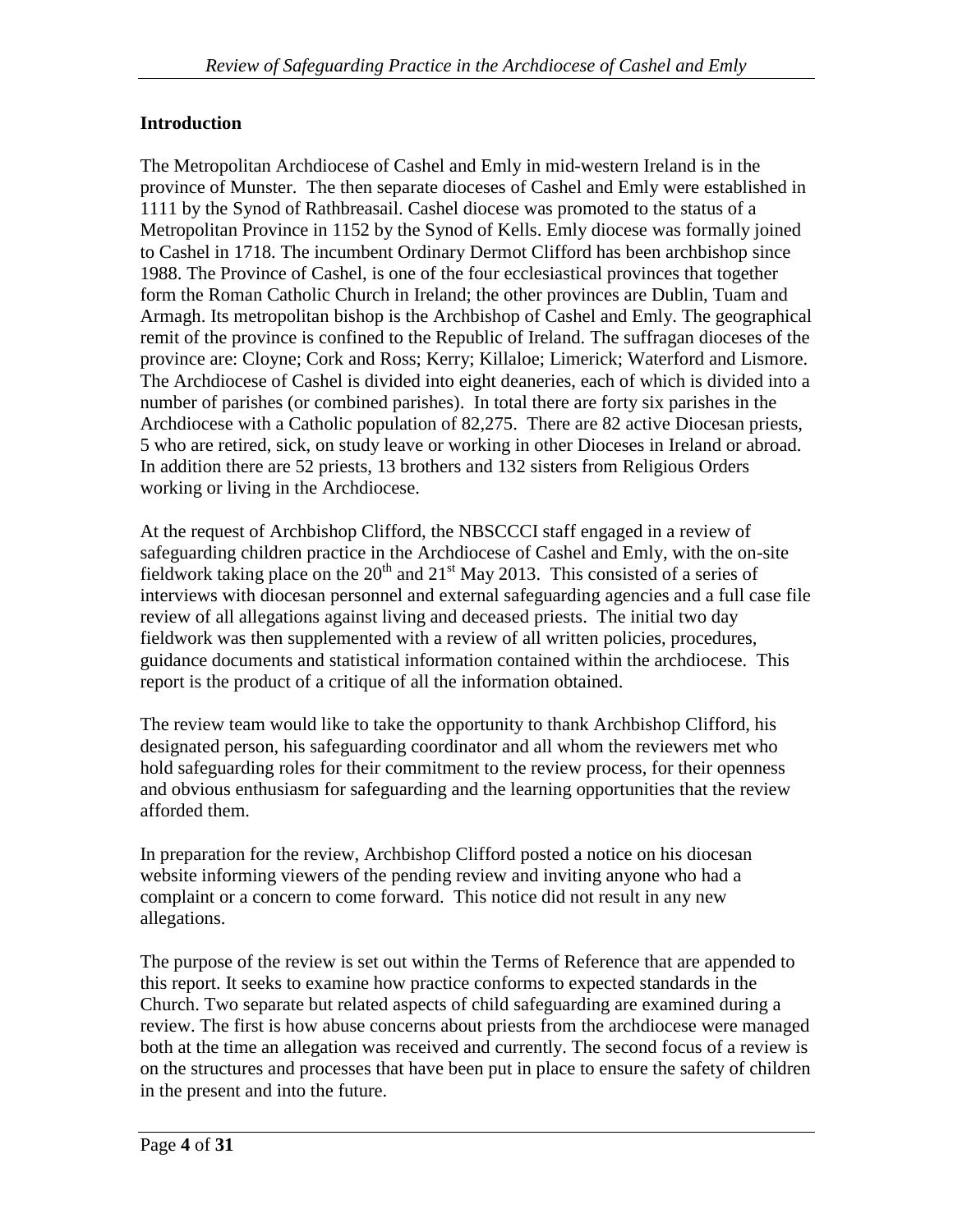It is an expectation of the NBSCCCI that key findings from the review will be shared widely so that public awareness of what is in place and what is planned may be increased, as well as confidence that the Church is taking appropriate steps to safeguard children.

The review was initiated through the signing of a data protection deed, allowing full access by staff from NBSCCCI to all case management and other child safeguarding records. This access does not constitute disclosure as the reviewers, through the deed, were deemed to be nominated data processors of the material for the archbishop.

The process involved the fieldwork team reading all case management records of living priests who were/are incardinated into the archdiocese of Cashel and Emly and any priests who may have retired to the archdiocese from other areas against whom there were concerns/allegations of child sexual abuse.

In addition, interviews were held with Archbishop Clifford, the current and previous designated persons, the safeguarding co-ordinator, members of the Safeguarding Committee, two safeguarding/parish representatives, three registered trainers and one who is currently being assessed as a trainer for the archdiocese, the vetting co-ordinator who is also the archbishops secretary and chancellor of the archdiocese, a priest adviser and a priest of the archdiocese who did not have a formal role in the safeguarding structure apart from his own responsibilities as a parish priest.

An interview was also held with a HSE Child and Family Services representative and a telephone discussion was had with the chief superintendent of An Garda Síochána at the Sexual Crimes Management Unit in Harcourt Square in Dublin.

The final part of the review was an assessment of the archdiocesan *Safeguarding Children Policy Standards and Procedures* document and other documents relating to child safeguarding activities.

The review process uses the seven standards outlined within the NBSCCCI *Safeguarding Children: Standards and Guidance Document for the Catholic Church in Ireland* as an assessment framework. The report below, therefore, highlights the findings by the fieldworkers under each standard and draws conclusions regarding the effectiveness of policies and practices in the archdiocese to prevent abuse, as well as the ability of the relevant personnel within the archdiocese to assess and manage risk to children. Where appropriate, recommendations for improvements are made.

The reviewers note that Archbishop Clifford was appointed Apostolic Administrator for the Diocese of Cloyne in March 2009 and held that position until the ordination of a new bishop there on 27.1.13. Since 2011 the designated person for Cashel and Emly also took responsibilities as designated person in Cloyne.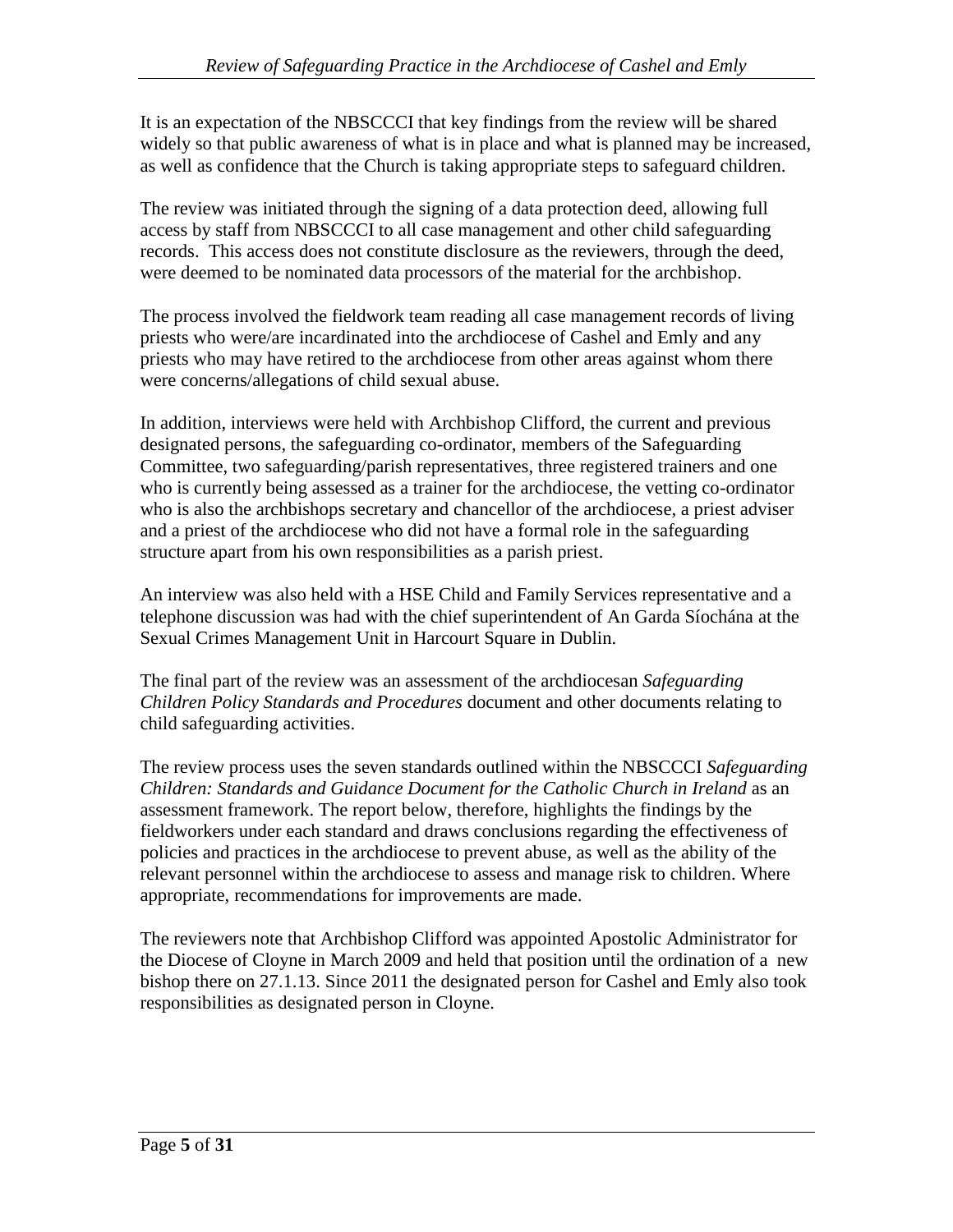## **STANDARDS**

This section provides the findings of the review. The template employed to present the findings are the seven standards, set down and described in the Church guidance, *Safeguarding Children: Standards and Guidance Document for the Catholic Church in Ireland*. This guidance was launched in February 2009 and was endorsed and adopted by all the Church authorities that minister on the island of Ireland, including the Archdiocese of Cashel and Emly. The seven standards are:

**Standard 1** A written policy on keeping children safe

**Standard 2** Procedures – how to respond to allegations and suspicions in the Republic of Ireland and Northern Ireland

**Standard 3** Preventing harm to children:

- recruitment and vetting
- running safe activities for children
- codes of behaviour

**Standard 4** Training and education

**Standard 5** Communicating the Church's safeguarding message:

- to children
- to parents and adults
- to other organisations

**Standard 6** Access to advice and support

**Standard 7** Implementing and monitoring the standards

Each standard contains a list of criteria, which are indicators that help decide whether this standard has been met. The criteria give details of the steps that a Church organisation diocese or religious order - needs to take to meet the standard and ways of providing evidence that the standard has been met.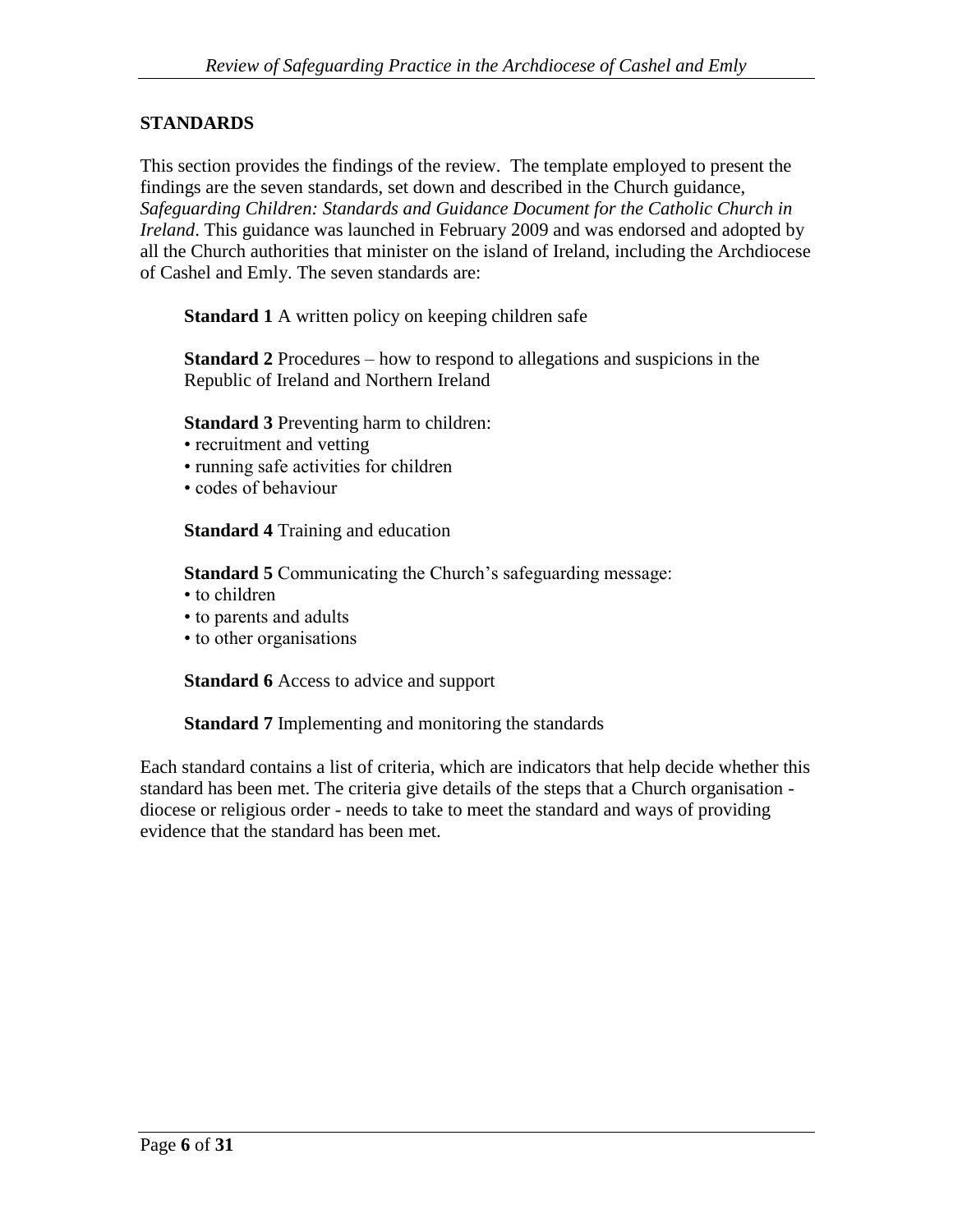## *A written policy on keeping children safe*

*Each child should be cherished and affirmed as a gift from God with an inherent right to dignity of life and bodily integrity, which shall be respected, nurtured and protected by all.*

Compliance with Standard 1 is only fully achieved when Cashel and Emly Archdiocese meets the requirements of all nine criteria against which the standard is measured.

#### **Criteria**

| <b>Number</b> | <b>Criterion</b>                                                                                                                                                                                                                                                                                             | Met fully or<br><b>Met partially</b> |
|---------------|--------------------------------------------------------------------------------------------------------------------------------------------------------------------------------------------------------------------------------------------------------------------------------------------------------------|--------------------------------------|
|               |                                                                                                                                                                                                                                                                                                              | or<br>Not met                        |
| 1.1           | The Church organisation has a child protection policy that is<br>written in a clear and easily understandable way.                                                                                                                                                                                           | Fully Met*                           |
| 1.2           | The policy is approved and signed by the relevant leadership<br>body of the Church organisation (e.g. the Bishop of the diocese<br>or provincial of a religious congregation).                                                                                                                               | <b>Fully Met</b>                     |
| 1.3           | The policy states that all Church personnel are required to<br>comply with it.                                                                                                                                                                                                                               | <b>Fully Met</b>                     |
| 1.4           | The policy is reviewed at regular intervals no more than three<br>years apart and is adapted whenever there are significant<br>changes in the organisation or legislation.                                                                                                                                   | <b>Fully Met</b>                     |
| 1.5           | The policy addresses child protection in the different aspects of<br>Church work e.g. within a Church building, community work,<br>pilgrimages, trips and holidays.                                                                                                                                          | <b>Fully Met</b>                     |
| 1.6           | The policy states how those individuals who pose a risk to<br>children are managed.                                                                                                                                                                                                                          | Partially Met                        |
| 1.7           | The policy clearly describes the Church's understanding and<br>definitions of abuse.                                                                                                                                                                                                                         | <b>Fully Met</b>                     |
| 1.8           | The policy states that all current child protection concerns must<br>be fully reported to the civil authorities without delay.                                                                                                                                                                               | <b>Fully Met</b>                     |
| 1.9           | The policy should be created at diocese or congregational level.<br>If a separate policy document at parish or other level is<br>necessary this should be consistent with the diocesan or<br>congregational policy and approved by the relevant diocesan or<br>congregational authority before distribution. | <b>Fully Met</b>                     |

**\*** The Safeguarding Policies and Procedures were reviewed early in 2013.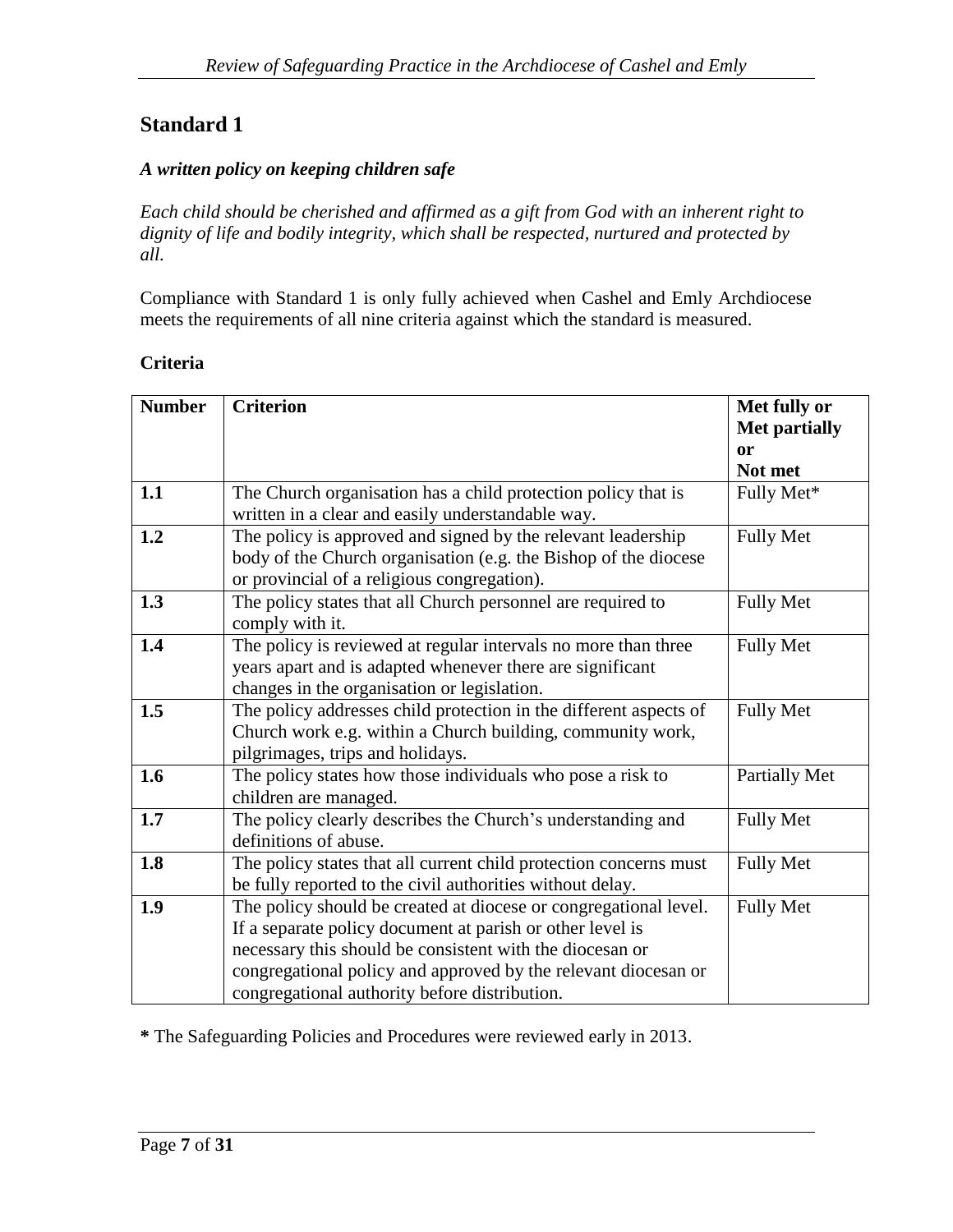The revised archdiocesan policy and procedures document (2013) entitled *Safeguarding Children* states that this is not a stand alone document but that it seeks to incorporate best practice as found in the civil and Church documents including *Children First* and NBSCCCI's *Safeguarding Children: Standards and Guidance Document for the Catholic Church in Ireland*. Cashel and Emly's document is clear, well written, gives clear definitions of abuse and processes for managing and reporting allegations/concerns of child abuse. The document sets out the archdiocese's implementation of the seven standards at diocesan and parish level. There is a requirement that all Church personnel both clerics and lay staff and volunteers sign a form to state that they have received, understood and will implement the diocesan policy and procedures. This form "5a" is a diocesan specific form and is a good way of encouraging active engagement with the policy and procedures in relation to safeguarding children. In addition to the full set of policies and procedures being detailed in one comprehensive document, the archdiocese has produced a leaflet for the lay faithful which is available in all Church properties. The policy statement is displayed in all Churches and Church properties which allow public access. The archdiocese has a significant Polish community and the poster has therefore also been translated into Polish and displayed in Churches in both English and Polish. The safeguarding team have not received any concerns or allegations from members of the Polish community.

In 2012 in a published audit report by the HSE into safeguarding practice in the archdiocese it was stated that "There were a number of omissions in the Policy that are required by the NBSCCC Standards: All Church personnel are required to comply with it; how those individuals who pose a risk to children are managed; and all current child protection concerns must be reported to the civil authorities without delay."

There is much evidence to support significant progress in these areas in the development of the new policy document in 2013. As noted above there is now a specific form which all Church personnel complete to state that they have read and will comply with the policy and procedures of the archdiocese. In the view of the reviewers all allegations are now promptly referred to the civil authorities, usually within 3 days of receipt by the diocese. In fact there is considerable communication between the designated person, An Garda Síochána and the HSE as well as NBSCCCI on all matters, including new allegations and management of men out of ministry.

There is however one area where written guidance needs to be more explicit and that relates to safety plans (Standard 1, Criterion1.6). The reviewers noted that written safety plans are in place in case files, but there is an absence of guidance on these within the policy document.

In spite of this lack of reference in the policy document the review team are satisfied that the production, dissemination and implementation of the revised policy document in relation to all other requirements now meets the necessary standard.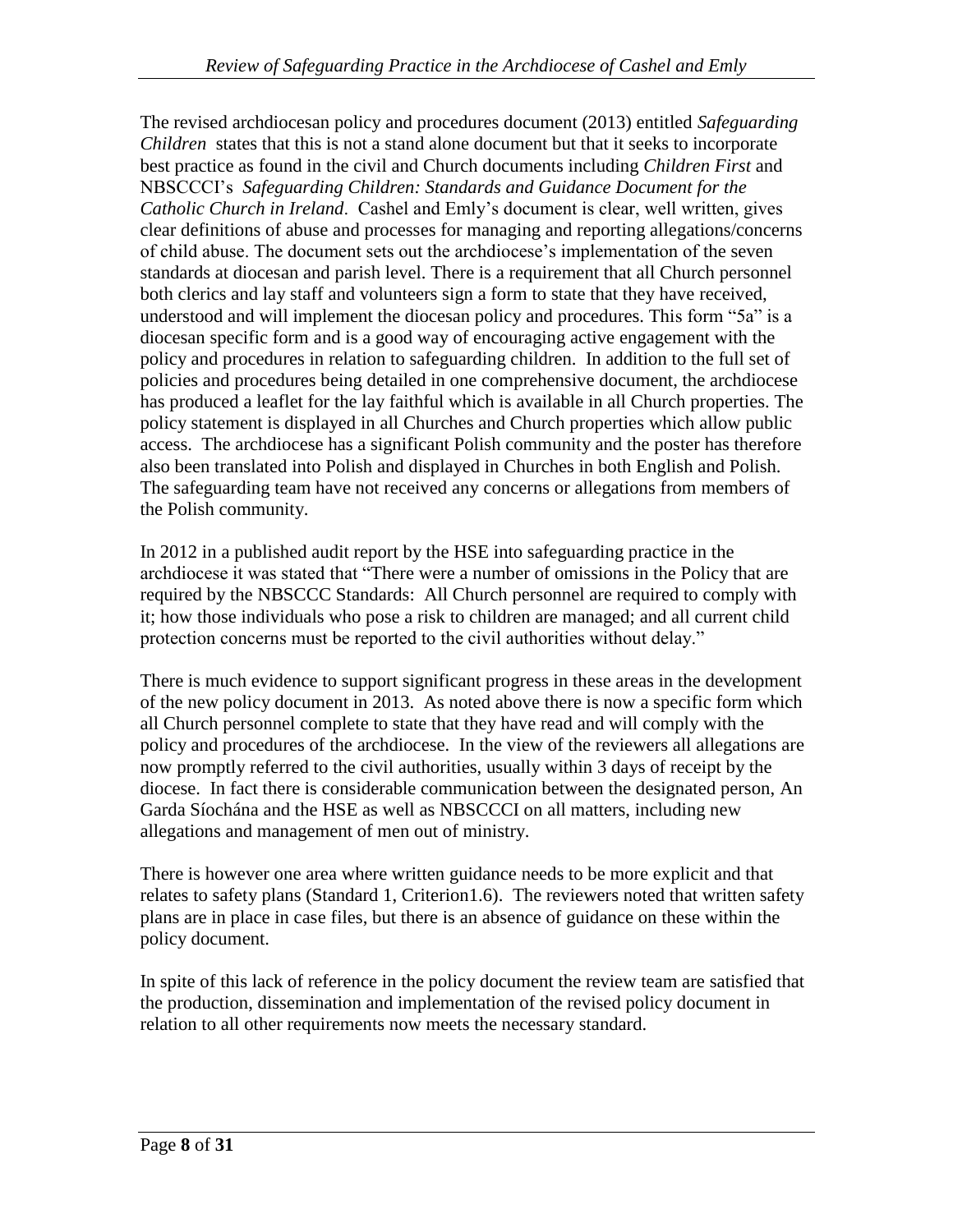Archbishop Clifford is direct in his communication and shows leadership as well as giving support for all matters relevant to safeguarding children. He has dedicated personnel whom he can rely on to make things happen at archdiocesan and local level.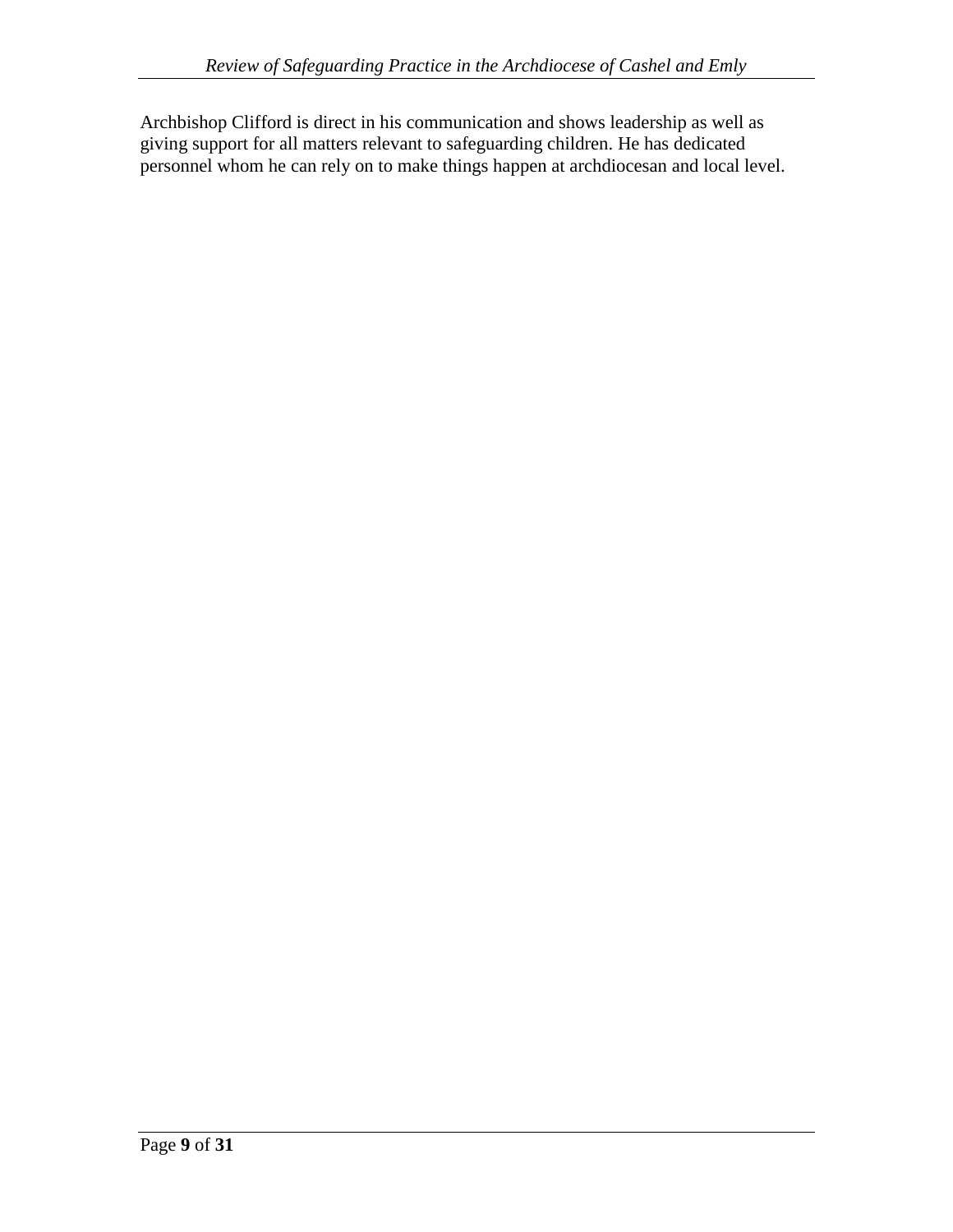## *Management of allegations*

*Children have a right to be listened to and heard: Church organisations must respond effectively and ensure any allegations and suspicions of abuse are reported both within the Church and to civil authorities.*

Compliance with Standard 2 is only fully achieved when Cashel and Emly Archdiocese meets the requirements of all seven criteria against which the standard is measured. **Criteria**

| <b>Number</b> | <b>Criterion</b>                                         | Met fully or     |
|---------------|----------------------------------------------------------|------------------|
|               |                                                          | Met partially or |
|               |                                                          | Not met          |
| 2.1           | There are clear child protection procedures in all       | <b>Fully Met</b> |
|               | Church organisations that provide step-by-step           |                  |
|               | guidance on what action to take if there are             |                  |
|               | allegations or suspicions of abuse of a child (historic  |                  |
|               | or current).                                             |                  |
| 2.2           | The child protection procedures are consistent with      | <b>Fully Met</b> |
|               | legislation on child welfare civil guidance for child    |                  |
|               | protection and written in a clear, easily                |                  |
|               | understandable way.                                      |                  |
| 2.3           | There is a designated officer or officer(s) with a       | <b>Fully Met</b> |
|               | clearly defined role and responsibilities for            |                  |
|               | safeguarding children at diocesan or congregational      |                  |
|               | level.                                                   |                  |
| 2.4           | There is a process for recording incidents, allegations  | <b>Fully Met</b> |
|               | and suspicions and referrals. These will be stored       |                  |
|               | securely, so that confidential information is protected  |                  |
|               | and complies with relevant legislation.                  |                  |
| 2.5           | There is a process for dealing with complaints made      | <b>Fully Met</b> |
|               | by adults and children about unacceptable behaviour      |                  |
|               | towards children, with clear timescales for resolving    |                  |
|               | the complaint.                                           |                  |
| 2.6           | There is guidance on confidentiality and information-    | <b>Fully Met</b> |
|               | sharing which makes clear that the protection of the     |                  |
|               | child is the most important consideration. The Seal of   |                  |
|               | Confession is absolute.                                  |                  |
| 2.7           | The procedures include contact details for local child   | <b>Fully Met</b> |
|               | protection services e.g. (Republic of Ireland) the local |                  |
|               | Health Service Executive and An Garda Síochána;          |                  |
|               | (Northern Ireland) the local health and social services  |                  |
|               | trust and the PSNI.                                      |                  |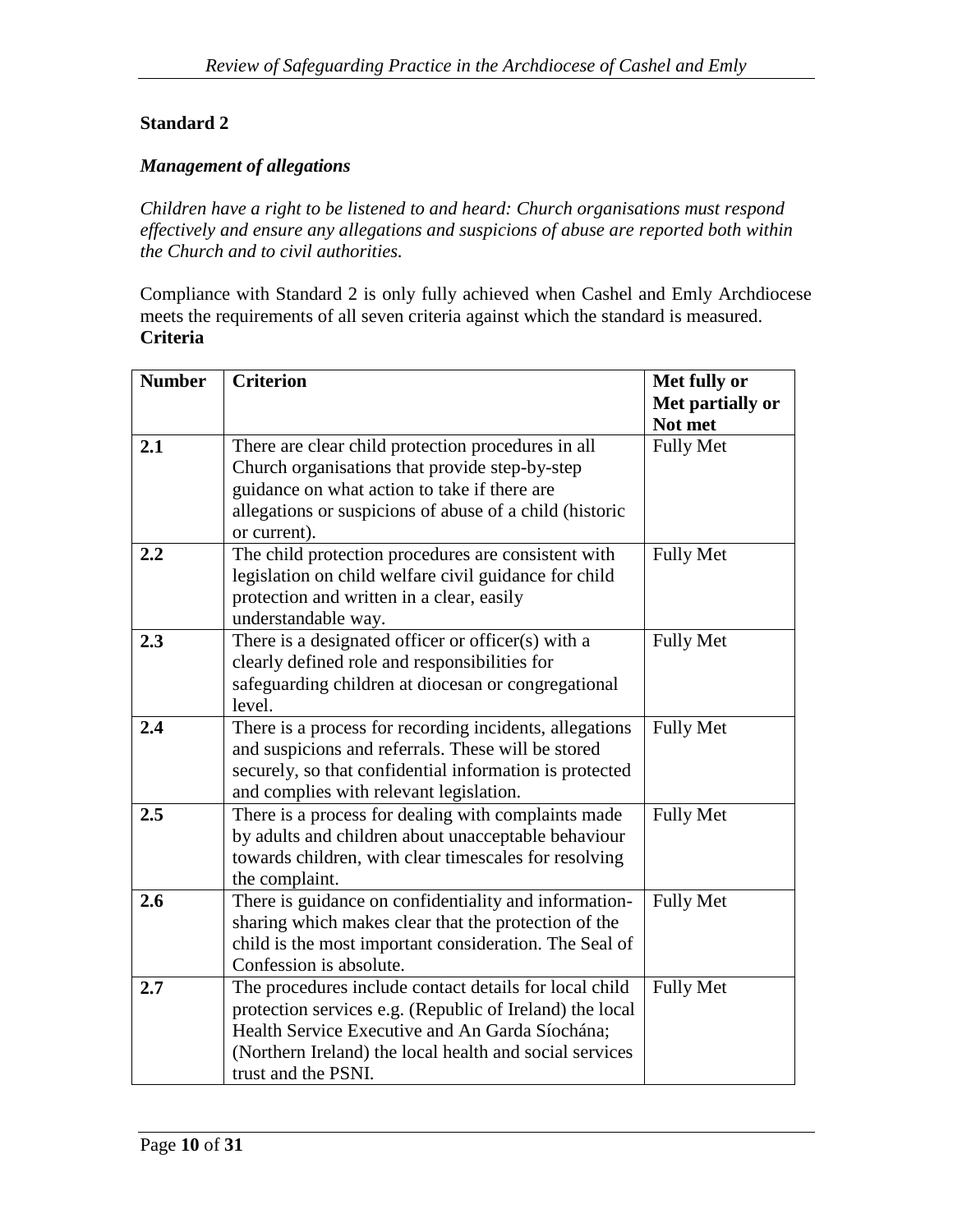## **Table 1**

## **Incidence of safeguarding allegations received within the archdiocese against priests, from 1st January 1975 up to time of review.**

|                         | <b>Cashel and Emly Archdiocese</b>                                |                  |
|-------------------------|-------------------------------------------------------------------|------------------|
| 1                       | Number of Diocesan priests against whom allegations               |                  |
|                         | have been made since the $1st$ January 1975 up to the             | 13*See           |
|                         | date of the Review.                                               | note 1           |
| $\overline{2}$          | Total number of allegations received by the Diocese               | 19               |
|                         | since $1st$ January, 1975                                         |                  |
| $\overline{3}$          | Number of allegations reported to An Garda Síochána               | 19               |
|                         | involving priests since 1 <sup>st</sup> January 1975.             |                  |
| $\overline{\mathbf{4}}$ | Number of allegations reported to the HSE (or the                 | $16*$            |
|                         | Health Boards which preceded the setting up of the                | <b>See</b>       |
|                         | HSE) involving priests of the Diocese since $1st$ January         | note 2           |
|                         | 1975.                                                             |                  |
|                         |                                                                   |                  |
| 5                       | Number of priests (still members of the Diocese/)                 |                  |
|                         | against whom an allegation was made and who were                  | $\overline{7}$   |
|                         | living at the date of the review.                                 |                  |
| 6                       | Number of priests against whom an allegation was                  | 6                |
|                         | made and who are deceased.                                        |                  |
| $\overline{7}$          | Number of priests against whom an allegation has been             | $\overline{5^*}$ |
|                         | made and who are in ministry.                                     | <b>See</b>       |
|                         |                                                                   | note 1           |
| 8                       | Number of priests against whom an allegation was                  | $2*$             |
|                         | made and who are "Out of Ministry, but are still                  | <b>See</b>       |
|                         | members of the Diocese".                                          | note 3           |
| 9                       | Number of priests against whom an allegation was                  | $\boldsymbol{0}$ |
|                         | made and who are retired                                          |                  |
| <b>10</b>               | Number of priests against whom an allegation was                  | $\bf{0}$         |
|                         | made and who have left the Diocese/ priesthood.                   |                  |
| 11                      | Number of priests of the Diocese who have been                    |                  |
|                         | convicted of having committed an offence or offences              | $\boldsymbol{0}$ |
|                         | against a child or young person since the 1 <sup>st</sup> January |                  |
|                         | 1975.                                                             |                  |

Note 1 -This includes allegations of physical abuse

Note 2 -Agreed with HSE that priests who had died prior to 1996 not be notified

as this was the cut-off date for HSE audit

Note 3 -Both of the priests out of Ministry are over 75years of age

*Footnote*: The term allegation in this table includes complaints and expressions of concern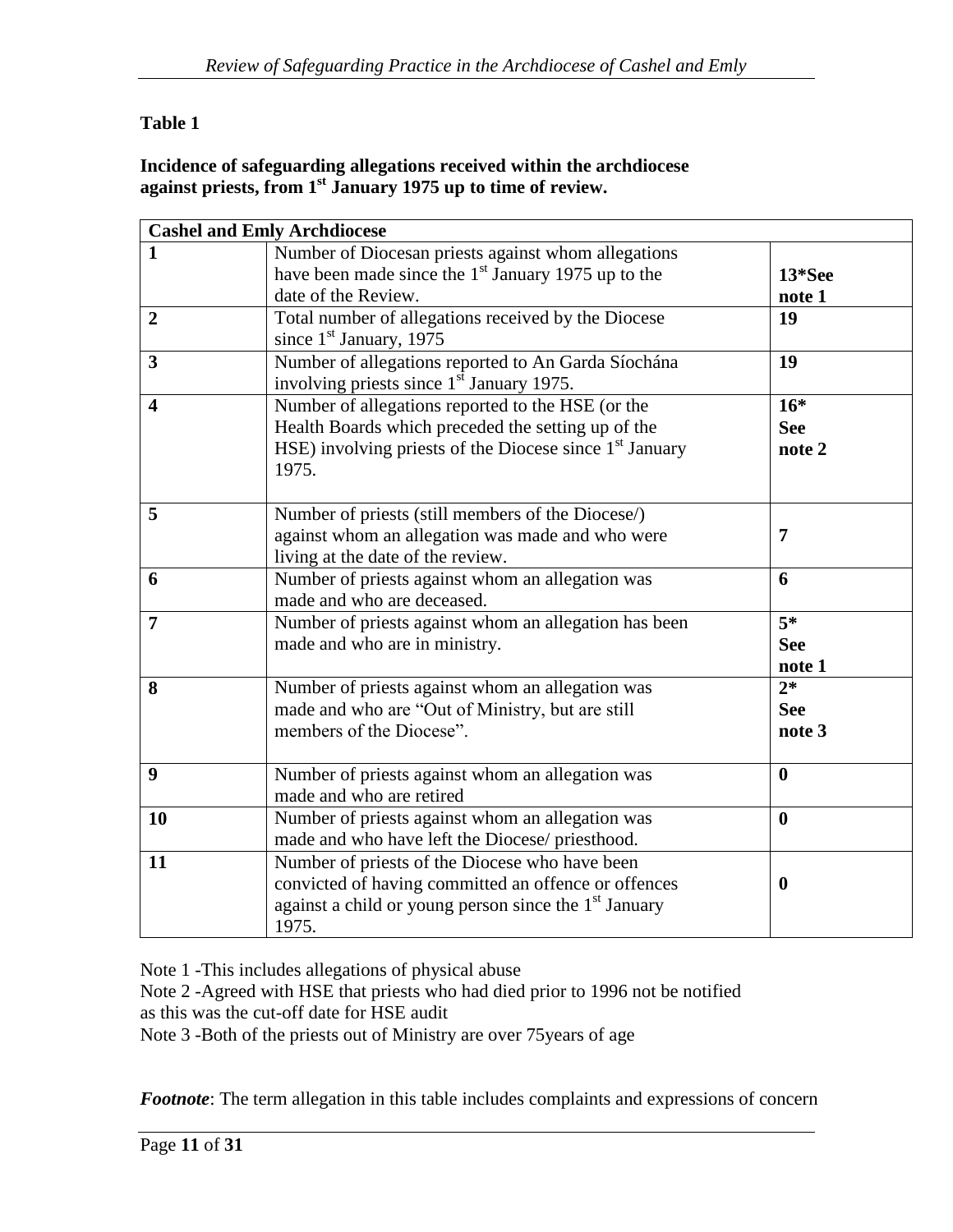Over the past year, the Archdiocese of Cashel and Emly has worked alongside other dioceses in the metropolitan area to draft a detailed procedure for dealing with allegations of abuse, in addition to that stated in their policy document. This procedure is a working tool for designated people and others involved in all aspects of case management. This document distinguishes the roles of the designated person and advisory committee from the preventative work undertaken by the safeguarding committee and ensures appropriate communication between all. Most helpfully the document sets out the procedures, in laymen language for dealing with allegations under canon law, once the civil processes have been completed. While further work is required on this draft procedure, NBSCCCI commends the dioceses involved in this initiative for developing straightforward easy to understand local guidance. NBSCCCI would suggest that the procedure could be enhanced through the development of a process flowchart which could be placed on each file and details recorded at each stage of the process once completed to evidence action taken.

## **Recommendation 1. The designated person from Cashel and Emly Archdiocese should consult his colleagues in the metropolitan area with a view to developing a process flowchart to guide action in all cases where there is an allegation of child abuse.**

Cashel and Emly have received 19 allegations/suspicions/concerns against 13 priests since 1975. This is a relatively small number in comparison to other dioceses. Allegations of sexual abuse were made against 6 living priests and an allegation of physical abuse against 1 living priest. The reviewers examined all case files including allegations against deceased priests. Of the living priests following civil authority notification and Church inquiries, 5 are currently in ministry and 2 are out of ministry, as Archbishop Clifford believes that based on the evidence that there is a semblance of truth to the allegations in relation to these 2 priests. Having read all files the reviewers support the position of the 5 living priests who are in ministry and agree that the allegations were not substantiated or based on evidence that there was or is current risk to children, consultation in all cases took place with HSE and An Garda Síochána.

The following themes/issues emerged from examining the case files, from interviews with the current and former designated person, An Garda Síochána and HSE.

 The current designated person has constructed the case records into logical sections, which allow the reader to understand the processes engaged and how decisions were made in relation to the management of cases, response to victims and management of risk. The reviewers appreciate the considerable hard work engaged by him in preparing the case files. The case files could be improved further by the presence of detailed narrative recording which supplements the correspondence and minutes of meetings. There are some gaps in the narrative recording. Good recording is an integral part of case management and the reviewers would recommend that the designated person adopts the NBSCCCI case file template for new cases and ensure that all actions, contacts and responses are noted in a chronological narrative report; the inclusion of a timeline to summarise key stages in the management of each case would be beneficial.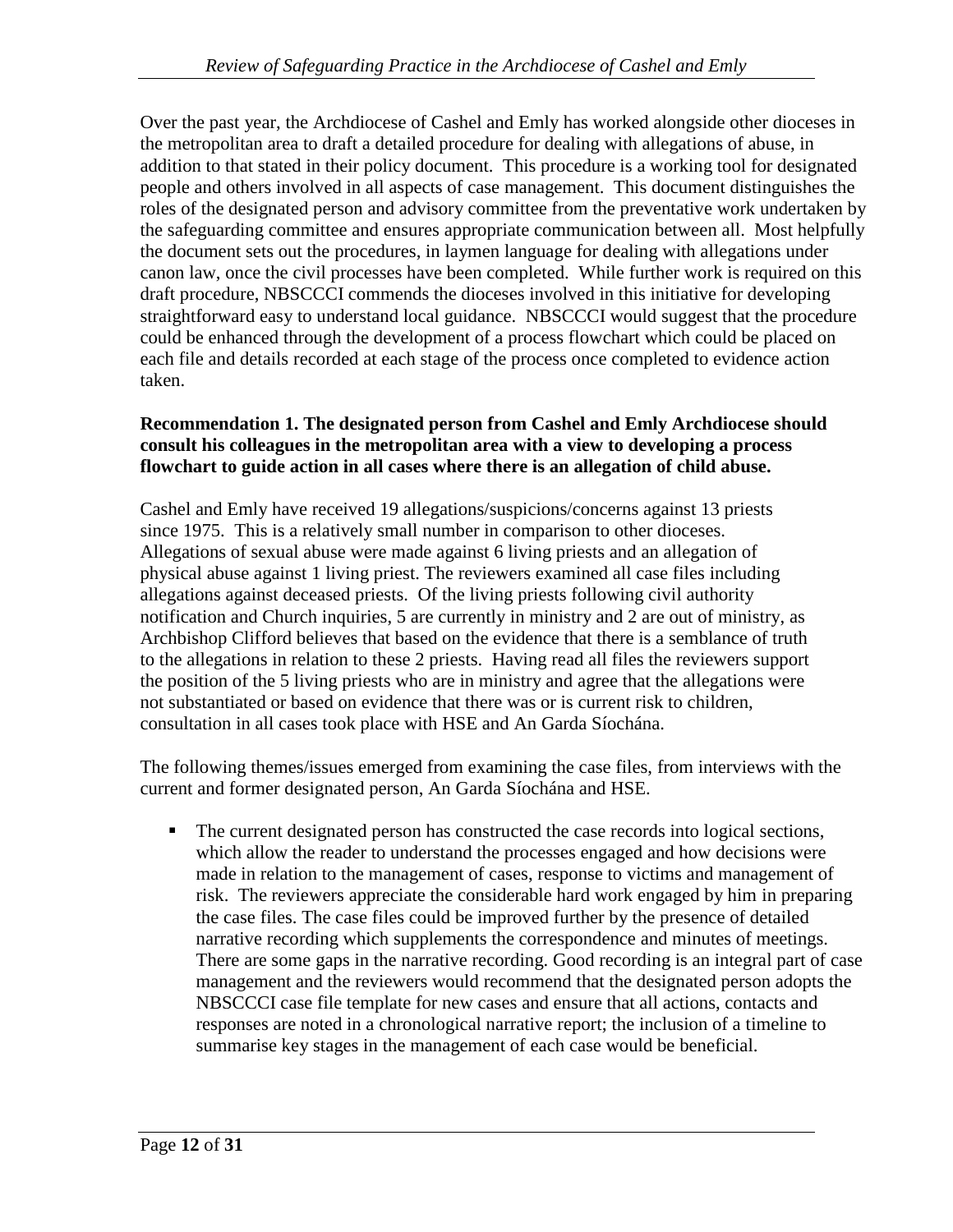- In 4 cases where allegations were brought to the attention of the diocese there were delays in notifying An Garda Síochána; the explanation by the diocese was that the complainants did not want An Garda Síochána informed. In three of these cases the alleged perpetrator was deceased; in the fourth case, in 1999, the priest was out of ministry and had no access to children, therefore the diocese assessed that there was no risk; however it is noted that there was a delay of 9 years in reporting this case to the civil authorities. In all other cases An Garda Síochána were notified the same day or within acceptable timeframes. It is noted in the HSE audit of 2012 that in two cases there was a delay of 11 days and 3 weeks in notifying the civil authorities. Previously the diocese worked under the protocol whereby the civil authorities informed each other once an allegation was brought to their attention; the archdiocese now notifies both agencies in the case of living priests, the HSE have advised that they do not wish to receive information about priests who were deceased before 1996.
- Archbishop Clifford promptly removed priests from public ministry, usually within days of the allegations being brought to his attention.
- While all appropriate Church action was taken following the civil authorities investigations, the records do not demonstrate the formality of the Church process, in other words there was limited evidence of precepts setting out the restrictions on the priest's ministry and limited evidence of decrees initiating the preliminary investigations. The absence of these important documents alongside good case narratives and meeting minutes led the reviewers to assess that most action was taken informally. In future to ensure greater clarity of purpose and to ensure a process of natural justice all Church action should follow appropriate canon law processes and be recorded in full.
- Responses from the Congregation for the Doctrine of the Faith (CDF) in the Vatican, to Archbishop Clifford have been slow, accounting for the delays in processing cases canonically.
- **Practice in responding to complainants was inconsistent.** The reviewers read excellent examples of compassionate caring responses which were clearly appreciated by the complainants. In contrast there were other examples of notes and letters which were sharp in tone and approach towards victims. The archdiocese until recently has not had a support person who can ensure that the needs of the complainant are heard and acted upon by the diocese. The appointment of someone to this role, alongside a victim protocol<sup>1</sup> should ensure a more consistent response to complainants in the future.
- The compassion of the victims towards their abuser was striking in two cases. The same compassion was not shown by one of the respondent priest, who often continued to deny the allegations. The other priest was deceased at the time the complaint was received.

 $\overline{a}$ 

<sup>&</sup>lt;sup>1</sup> See section on Access to Advice and Support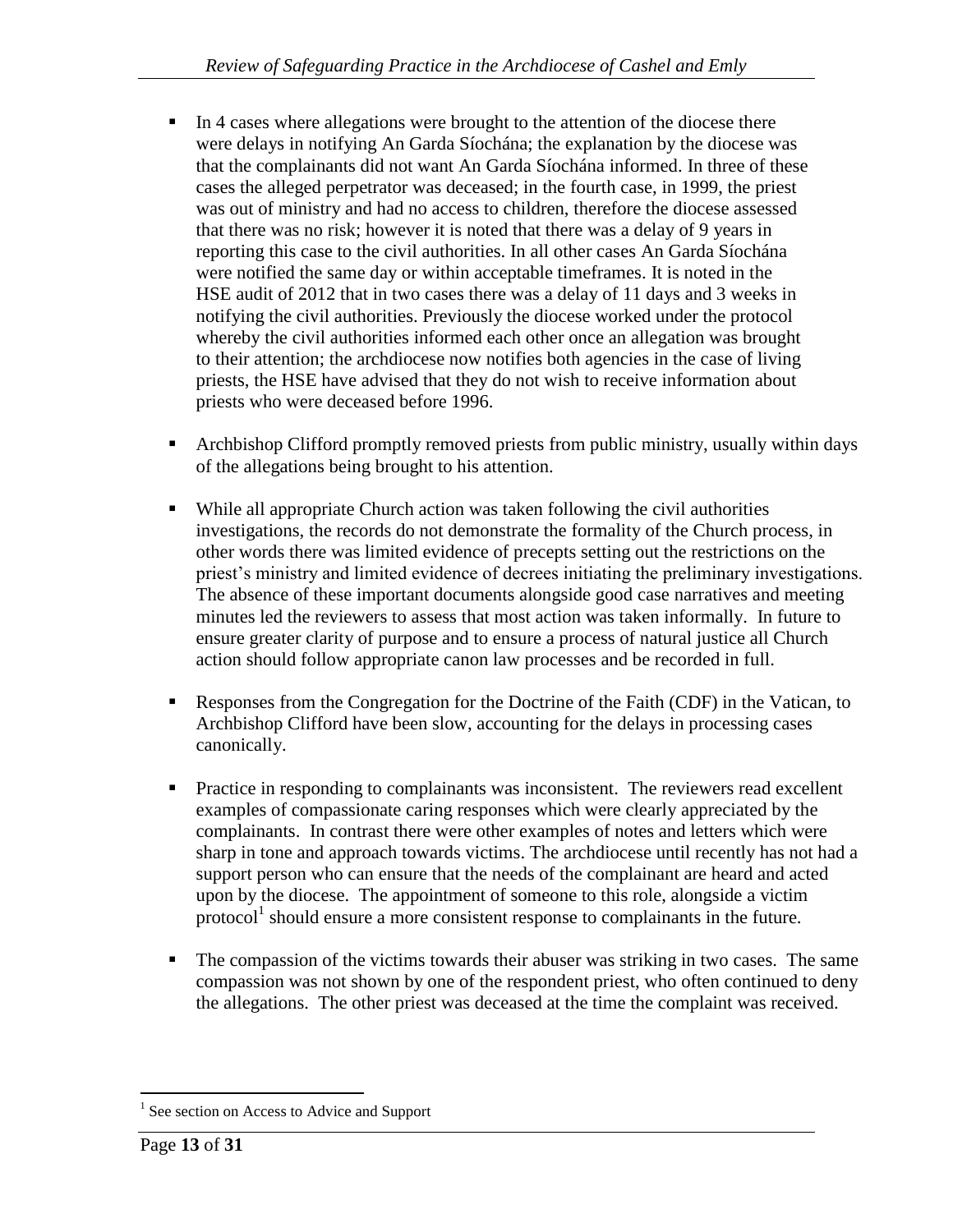- The relationship between the archdiocese, An Garda Síochána and the HSE appear to be good. There is regular communication in relation to cases, and both external agencies expressed a view of confidence in the designated people past and present.
- Risks are managed by way of written agreements and follow-up monitoring plans. The reviewers noted that some of the safety plans have been recently developed.
- There is a strong sense of leadership shown by Archbishop Clifford as voiced by all personnel within the diocese. He has a clear focus on doing the right thing, taking prompt action and ensuring that risk is minimised. The reviewers experienced a man of strong views, determination and a willingness to take advice and act upon that advice.

Overall the reviewers felt that all cases were well managed. There was clarity around the need to notify the civil authorities and in those cases where there were delays, the offending priests had been removed from ministry and Church action was taken to ensure that risks were identified, managed and that children were safe. As stated above, better narrative recording and the introduction of formal canonical processes would strengthen the work on responding to and managing allegations further.

Given the number of priests who were in ministry against whom allegations had been made, the reviewers were keen to assess if these cases had been properly investigated. The reviewers noted the consultation that took place with the HSE, An Garda Síochána and the National Case Management Reference Group (NCMRG) facilitated by NBSCCCI. There were also examples of risk assessment reports undertaken by outside agencies. The reviewers agree that in all cases that the status of the priests' ministry was appropriate and in line with the need to safeguard children as well as responding fairly to the accused priest.

There are a number of male and female religious orders who live and hold appointments within the archdiocese. These include congregations who teach and work in schools, hold retreats and undertake other pastoral ministries. While their management of allegations was not examined as part of this review, it is important that there is good communication between the religious congregations and Archbishop Clifford about allegations that have been made and the status of any accused priests or religious. The archbishop is the person who gives faculties to minister, so he needs to be fully informed if anyone is removed from ministry so that the faculties can be withdrawn. In order to support this, there needs to be an agreed protocol between Archbishop Clifford and each congregational leader about sharing information appropriately where there may be issues of risk to children.

In conclusion to improve practice further, the following recommendations are:

## **Recommendation 2: The designated person should employ the NBSCCCI case file template for future cases, ensuring that a narrative account of all actions is recorded.**

**Recommendation 3: Archbishop Clifford must initiate all Church action through formal decrees and ensure that there are written precepts on file outlining the restrictions on a priest's ministry.**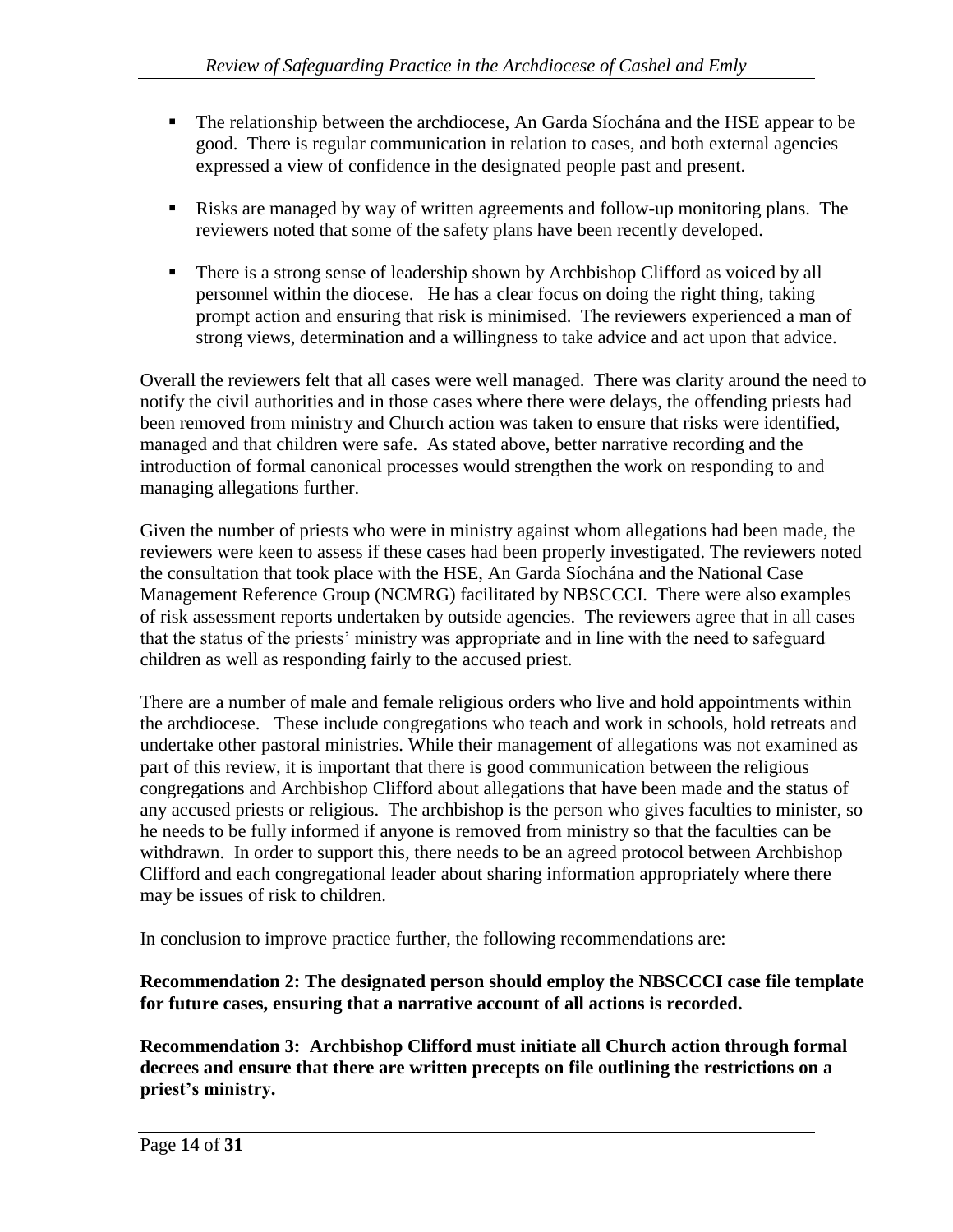**Recommendation 4: Archbishop Clifford must ensure that the newly appointed support person is offered induction and support in her role and that a written protocol is developed which clarifies how this role will assist complainants.**

**Recommendation 5: Archbishop Clifford should develop a written agreement with all religious congregations within his archdiocese whereby he is informed of information that a member of the religious order has been removed from ministry following an allegation/concern of child abuse.**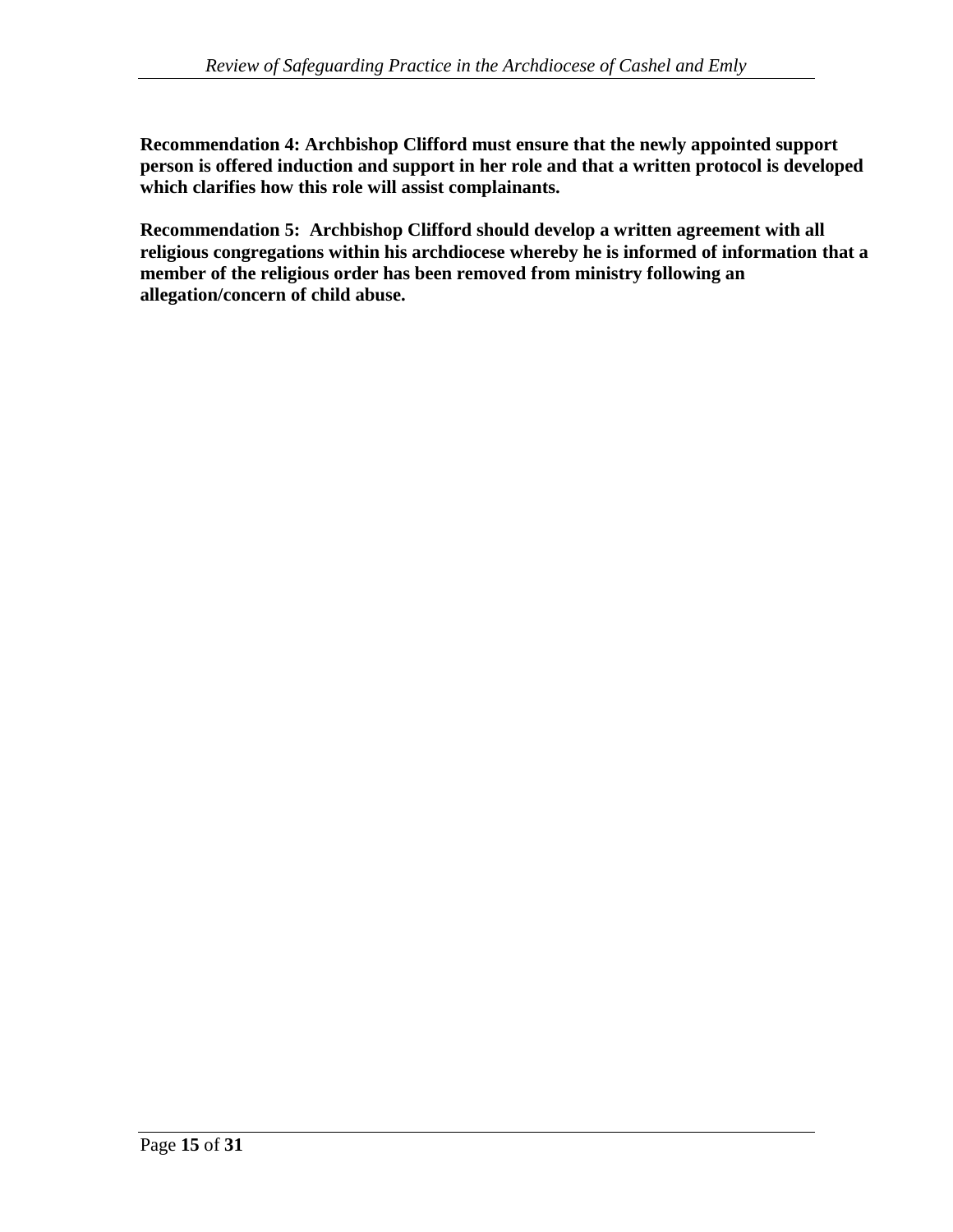## *Preventing Harm to Children*

*This standard requires that all procedures and practices relating to creating a safe environment for children be in place and effectively implemented. These include having safe recruitment and vetting practices in place, having clear codes of behaviour for adults who work with children and by operating safe activities for children.*

Compliance with Standard 3 is only fully achieved when Cashel and Emly meets the requirements of all twelve criteria against which the standard is measured. These criteria are grouped into three areas, safe recruitment and vetting, codes of behaviour and operating safe activities for children.

## **Criteria – safe recruitment and vetting**

| <b>Number</b> | <b>Criterion</b>                                                                                                                                                                                                                                                                                              | Met fully or<br>Met partially or<br>Not met |
|---------------|---------------------------------------------------------------------------------------------------------------------------------------------------------------------------------------------------------------------------------------------------------------------------------------------------------------|---------------------------------------------|
| 3.1           | There are policies and procedures for recruiting<br>Church personnel and assessing their suitability to<br>work with children.                                                                                                                                                                                | <b>Fully Met</b>                            |
| 3.2           | The safe recruitment and vetting policy is in line with<br>best practice guidance.                                                                                                                                                                                                                            | <b>Fully Met</b>                            |
| 3.3           | All those who have the opportunity for regular<br>contact with children, or who are in positions of trust,<br>complete a form declaring any previous court<br>convictions and undergo other checks as required by<br>legislation and guidance and this information is then<br>properly assessed and recorded. | <b>Fully Met</b>                            |

#### **Criteria – Codes of behaviour**

| <b>Number</b> | <b>Criterion</b>                                                                                                                                                                                                                        | Met fully or<br>Met partially or<br>Not met |
|---------------|-----------------------------------------------------------------------------------------------------------------------------------------------------------------------------------------------------------------------------------------|---------------------------------------------|
| 3.4           | The Church organisation provides guidance on<br>appropriate/expected standards of behaviour of,<br>adults towards children.                                                                                                             | <b>Fully Met</b>                            |
| 3.5           | There is guidance on expected and acceptable<br>behaviour of children towards other children (anti-<br>bullying policy).                                                                                                                | <b>Fully Met</b>                            |
| 3.6           | There are clear ways in which Church personnel can<br>raise allegations and suspicions about unacceptable<br>behaviour towards children by other Church<br>personnel or volunteers ('whistle-blowing'),<br>confidentially if necessary. | <b>Fully Met</b>                            |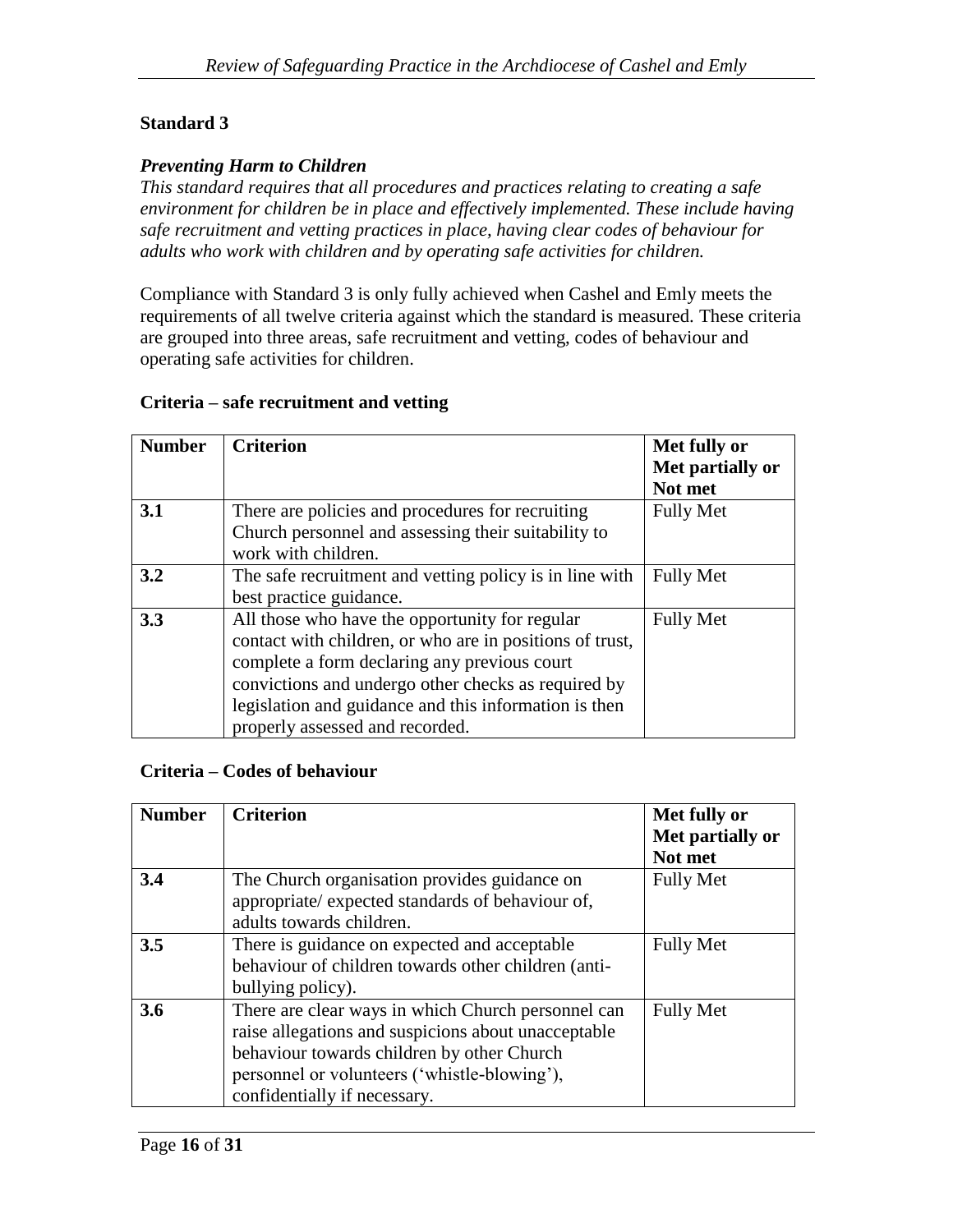| 3.7 | There are processes for dealing with children's<br>unacceptable behaviour that do not involve physical<br>punishment or any other form of degrading or<br>humiliating treatment.                                                           | <b>Fully Met</b> |
|-----|--------------------------------------------------------------------------------------------------------------------------------------------------------------------------------------------------------------------------------------------|------------------|
| 3.8 | Guidance to staff and children makes it clear that<br>discriminatory behaviour or language in relation to<br>any of the following is not acceptable: race, culture,<br>age, gender, disability, religion, sexuality or political<br>views. | <b>Fully Met</b> |
| 3.9 | Policies include guidelines on the personal/intimate<br>care of children with disabilities, including<br>appropriate and inappropriate touch.                                                                                              | <b>Fully Met</b> |

# **Criteria – Operating safe activities for children**

| <b>Number</b> | <b>Criterion</b>                                        | Met fully or     |
|---------------|---------------------------------------------------------|------------------|
|               |                                                         | Met partially or |
|               |                                                         | Not met          |
| 3.10          | There is guidance on assessing all possible risks       | <b>Fully Met</b> |
|               | when working with children $-$ especially in activities |                  |
|               | that involve time spent away from home.                 |                  |
| 3.11          | When operating projects/activities children are         | <b>Fully Met</b> |
|               | adequately supervised and protected at all times.       |                  |
| 3.12          | Guidelines exist for appropriate use of information     | <b>Fully Met</b> |
|               | technology (such as mobile phones, email, digital       |                  |
|               | cameras, websites, the Internet) to make sure that      |                  |
|               | children are not put in danger and exposed to abuse     |                  |
|               | and exploitation.                                       |                  |

In 2012 the archdiocesan safeguarding committee was reconstituted. Formerly there was one committee within the archdiocese which acted as a combined advisory and safeguarding committee. Cashel and Emly have since joined the National Case Management Reference Group (NCMRG) committee for advice on allegations and management of risk.

The newly constituted safeguarding committee, consisting of old and new members undertook the task of reviewing the diocesan policy and procedures and launched the new policy document in 2013. Most remarkable about this committee was their enthusiasm for the work of child safeguarding in the archdiocese and their passion and interest to be creative, work alongside children and their parents as well as the clergy to keep children safe. The rewritten policy and procedure document which is clear and detailed is a testimony to the hard work of the committee.

As an overarching body for safeguarding they take responsibility for conducting annual audits of practice, identifying gaps and supporting priests and parishes to fill those gaps.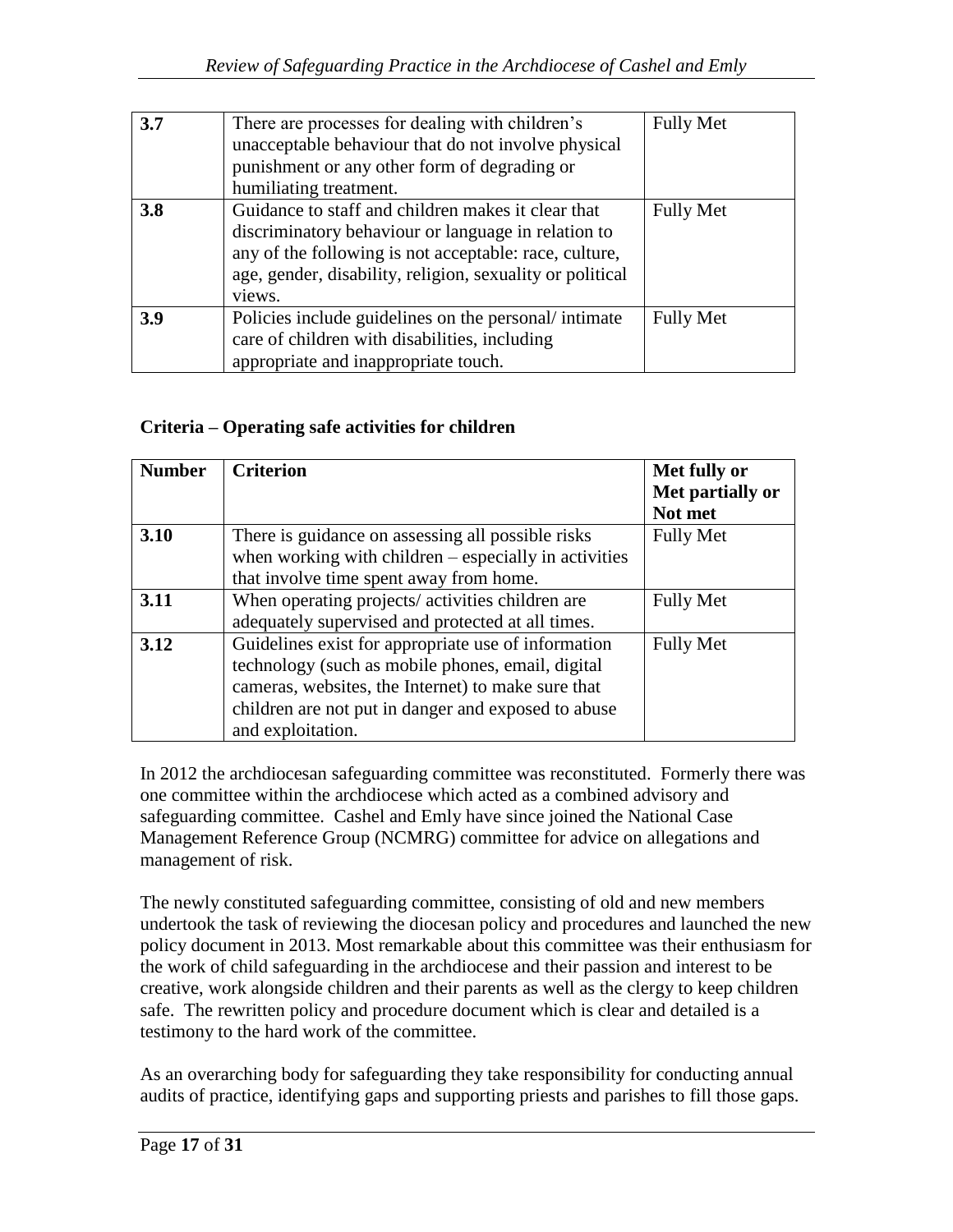The archdiocese has been conducting audits of practice based on the safeguarding standards since 2009 and has annually prepared a report on their findings for Archbishop Clifford.

Accountable to the committee is the safeguarding co-ordinator who has been in post since 2007. The safeguarding co-ordinator on behalf of the dioceses ensures that policies and procedures in relation to the creation of safe environments are implemented at parish level. Many of those interviewed spoke highly of the safeguarding co-ordinator and her responsiveness in dealing with challenges and issues that may occur. She visits parishes on a regular basis and assists priests and safeguarding representatives in their safeguarding tasks.

The reviewers also met two safeguarding representatives and again were hugely impressed by the calibre and commitment of these volunteers. In particular the reviewers felt that these two safeguarding representatives had gone the "extra mile" in ensuring adequate safeguards, particularly in relation to supporting children to engage in Church life through school and related activities. It was evident that the representatives take their responsibilities extremely seriously.

Of particular note, the reviewers would commend the approach taken at parish level to engage the children in developing their own codes of behaviour. In discussion with the representatives there is an awareness of the need to empower children and create an awareness of risks, while at the same time not frightening them. There are examples across other Church bodies of how direct awareness raising with children through training, leaflets and other forms of empowerment have enabled the culture of safety to drill down to children.

In addition to the safeguarding personnel detailed above the reviewers met a parish priest who does not have a formal role in the safeguarding structure. The reviewers were most impressed by the compassion and concern shown by this priest towards children and their safety. He was deeply upset by the harm inflicted on children by his fellow priests, brothers and sisters and stated his determination to work alongside the safeguarding coordinator, parents and children to welcome children into a safe and caring Church environment.

The final member of safeguarding staff interviewed was the vetting co-ordinator who acts as the authorised signatory. He shared that vetting is a well accepted part of the recruitment process in the diocese and added that consideration is now being given to revetting existing staff and volunteers and to begin vetting of personnel engaged in work with vulnerable adults.

An overall assessment by the reviewers is that Standard 3 is now well embedded in Cashel and Emly. There has been significant progress since the 2012 HSE audit where the gaps in the then policy document were highlighted. Archbishop Clifford is fortunate to have such an enthusiastic and committed group of people within the safeguarding arm of his structure. All policies are now well developed. The reviewers were impressed to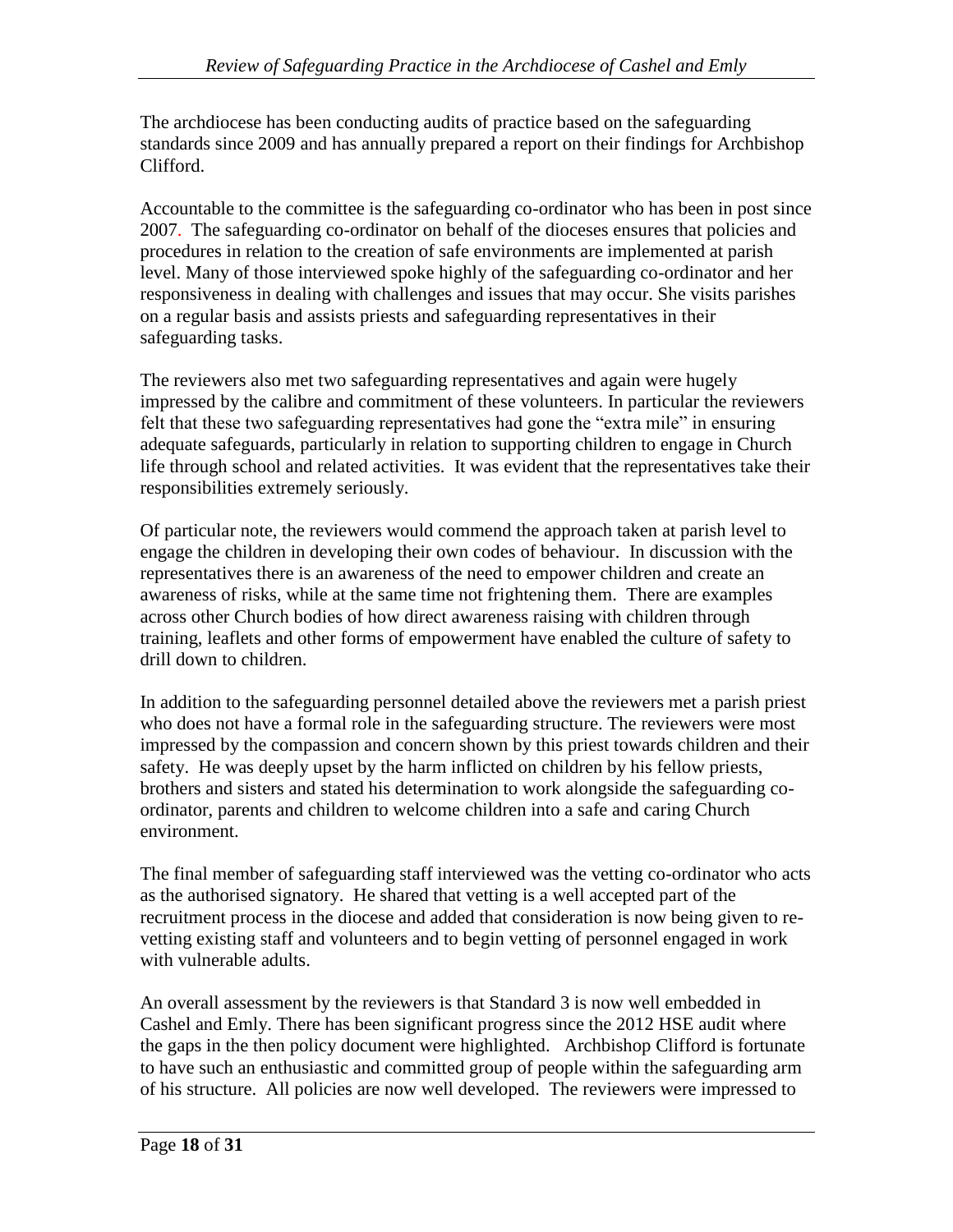see reference to visiting clergy in the policy document and requirements for temporary solemnisers. There is good work going on with children and their parents to raise awareness of safeguarding issues, to enhance practice further the following recommendation is proposed:

**Recommendation 6: The Safeguarding Committee inclusive of the Safeguarding Coordinator should consider how to develop child friendly awareness raising to empower children and create a greater awareness of who to go to if they have a concern about abuse within the Church setting.**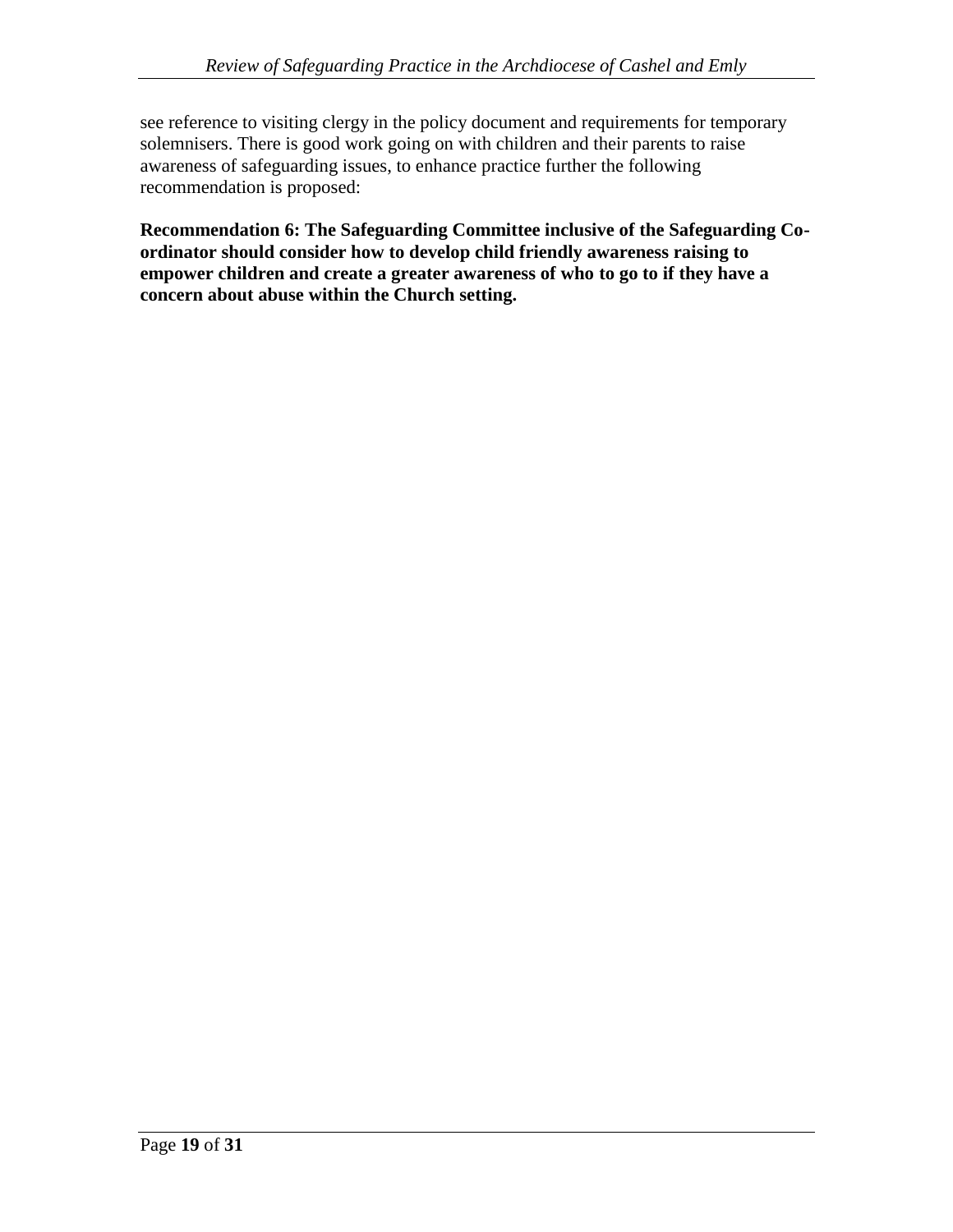#### *Training and Education*

*All Church personnel should be offered training in child protection to maintain high standards and good practice.*

## **Criteria**

| <b>Number</b> | <b>Criterion</b>                                         | Met fully or     |
|---------------|----------------------------------------------------------|------------------|
|               |                                                          | Met partially or |
|               |                                                          | Not met          |
| 4.1           | All Church personnel who work with children are          | <b>Fully Met</b> |
|               | inducted into the Church's policy and procedures on      |                  |
|               | child protection when they begin working within          |                  |
|               | Church organisations.                                    |                  |
| 4.2           | Identified Church personnel are provided with            | <b>Fully Met</b> |
|               | appropriate training for keeping children safe with      |                  |
|               | regular opportunities to update their skills and         |                  |
|               | knowledge.                                               |                  |
| 4.3           | Training is provided to those with additional            | <b>Fully Met</b> |
|               | responsibilities such as recruiting and selecting staff, |                  |
|               | dealing with complaints, disciplinary processes,         |                  |
|               | managing risk, acting as designated person.              |                  |
| 4.4           | Training programmes are approved by National             | <b>Fully Met</b> |
|               | Board for Safeguarding Children and updated in line      |                  |
|               | with current legislation, guidance and best practice.    |                  |

Training has been long established as an integral part of safeguarding in Cashel and Emly Archdiocese. The current safeguarding co-ordinator was the training co-ordinator since 2008 for the Munster Bishops Training initiative which began in 2005. Since then, this person, alongside a priest colleague and a lay woman have moved across to the NBSCCCI training programme and have recently been registered as trainers with the NBSCCCI. These three trainers regularly train safeguarding representatives and priests and other relevant personnel on awareness of abuse, how to create safe environments and how to respond to allegations of abuse. In addition they host annual archdiocesan training events to raise awareness of safeguarding issues and invite external people to present. Recently, at the launch of the 2013 *Safeguarding Children*, Policy and Procedures document, the Archdiocese invited a youth leader to deliver a presentation. Such an approach is an encouraging sign of the archdiocese willingness to learn about youth initiatives and how to improve practice with children and young people.

During the Apostolic Visitation which took place in the Archdiocese on 12.1.11- 4.2.11, the visitators attended such an archdiocesan training event and expressed their satisfaction with the work around education and awareness raising. The Safeguarding Co-ordinator in addition to delivering formal training, carries out informal visits to offer advice and support to priests and safeguarding representatives. The reviewers wish to acknowledge the significant amount of work that is taking place at both diocesan and parish level to raise awareness of child abuse and to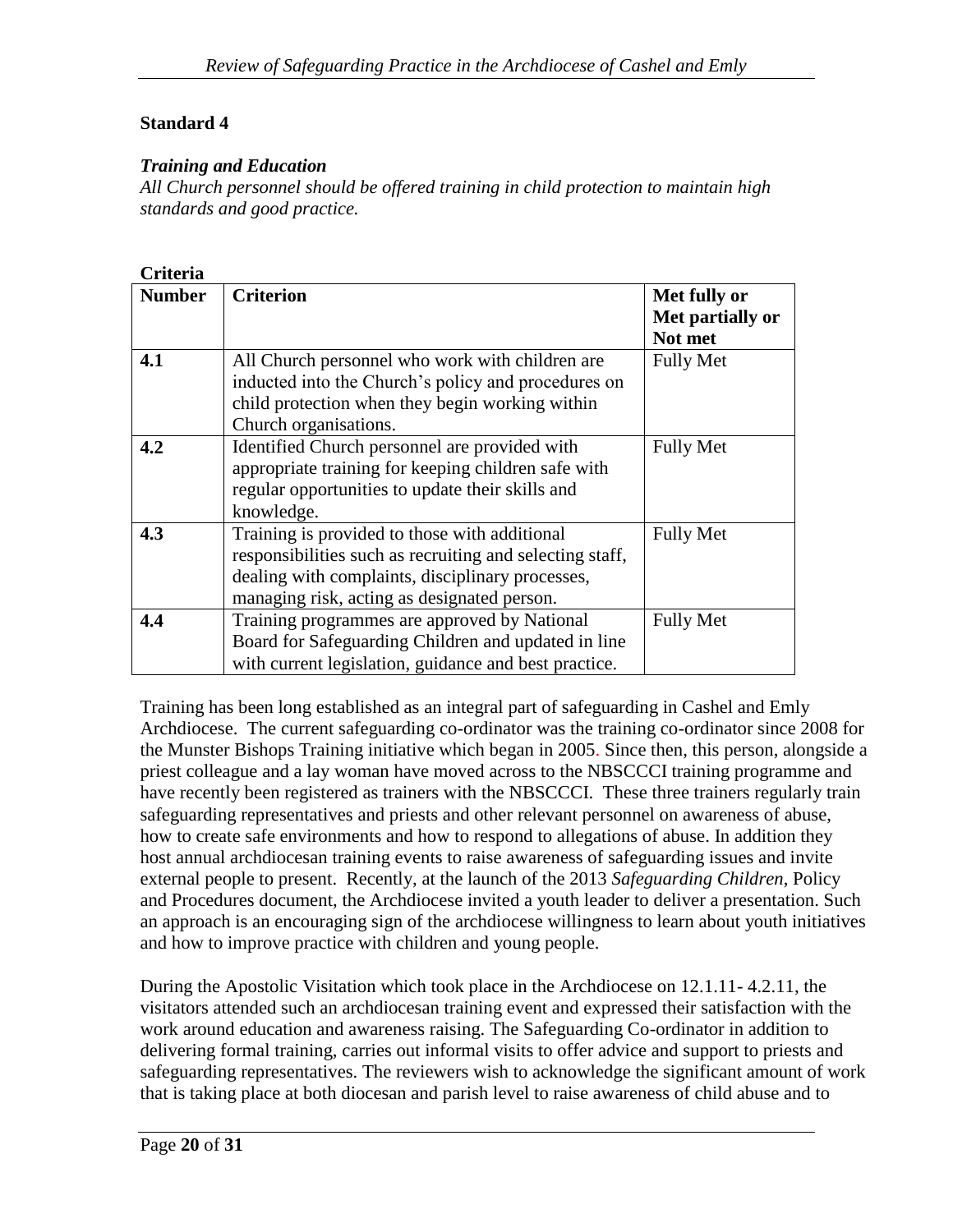ensure preventative action through the implementation of good practice procedures. Evidence to support this was seen in detailed records provided by the safeguarding co-ordinator of her meetings, training sessions and visits to parishes.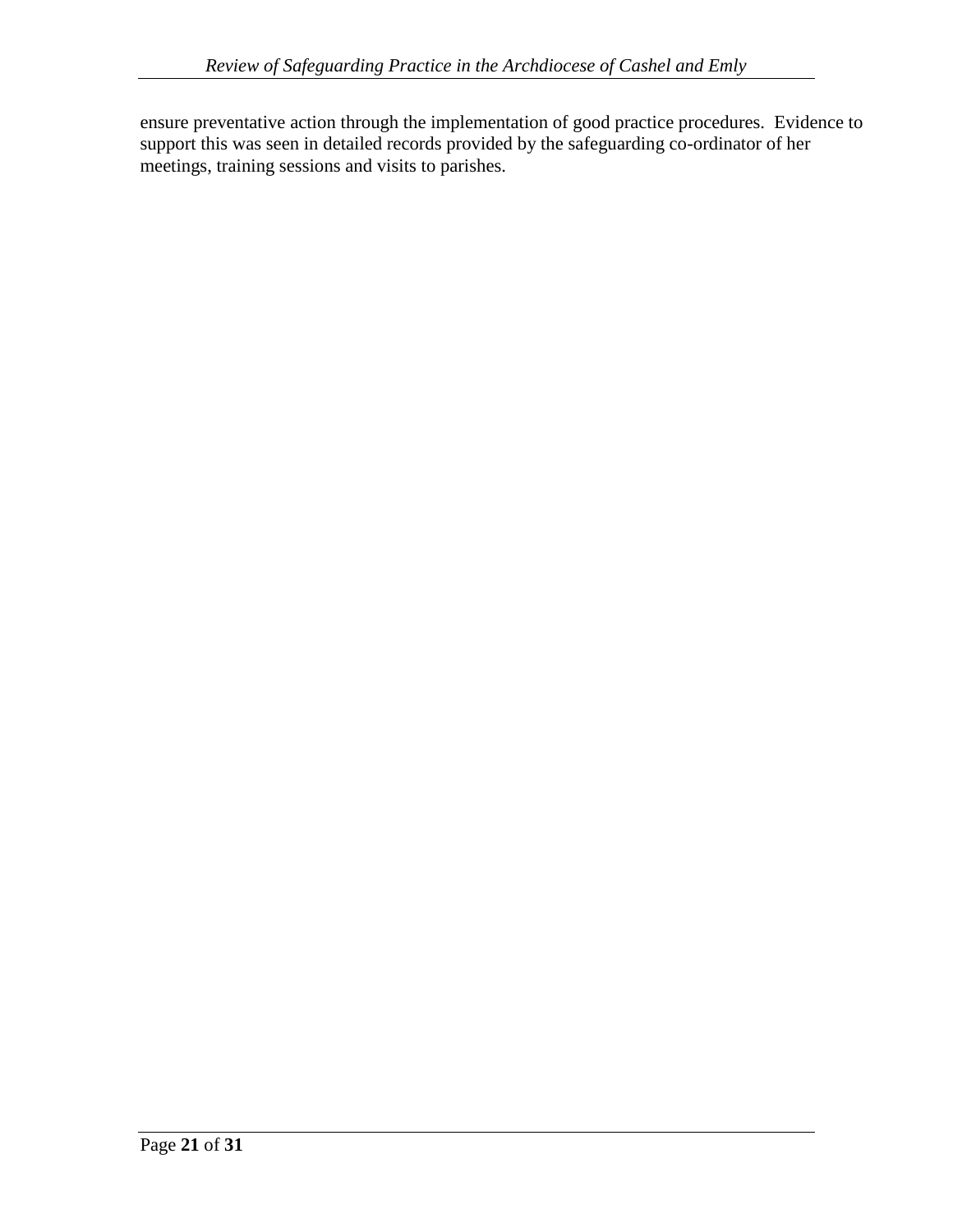#### *Communicating the Church's Safeguarding Message*

*This standard requires that the Church's safeguarding policies and procedures be successfully communicated to Church personnel and parishioners (including children). This can be achieved through the prominent display of the Church policy, making children aware of their right to speak out and knowing who to speak to, having the Designated Person's contact details clearly visible, ensuring Church personnel have access to contact details for child protection services, having good working relationships with statutory child protection agencies and developing a communication plan which reflects the Church's commitment to transparency.*

| Criteria      |                                                                                                                                                                                                                                              |                                             |
|---------------|----------------------------------------------------------------------------------------------------------------------------------------------------------------------------------------------------------------------------------------------|---------------------------------------------|
| <b>Number</b> | <b>Criterion</b>                                                                                                                                                                                                                             | Met fully or<br>Met partially or<br>Not met |
| 5.1           | The child protection policy is openly displayed and<br>available to everyone.                                                                                                                                                                | <b>Fully Met</b>                            |
| 5.2           | Children are made aware of their right to be safe<br>from abuse and who to speak to if they have<br>concerns.                                                                                                                                | Partially Met                               |
| 5.3           | Everyone in Church organisations knows who the<br>designated person is and how to contact them.                                                                                                                                              | <b>Fully Met</b>                            |
| 5.4           | Church personnel are provided with contact details of<br>local child protection services, such as Health and<br>Social Care Trusts / Health Service Executive, PSNI,<br>An Garda Síochána, telephone helplines and the<br>designated person. | <b>Fully Met</b>                            |
| 5.5           | Church organisations establish links with statutory<br>child protection agencies to develop good working<br>relationships in order to keep children safe.                                                                                    | <b>Fully Met</b>                            |
| 5.6           | Church organisations at diocesan and religious order<br>level have an established communications policy<br>which reflects a commitment to transparency and<br>openness.                                                                      | <b>Fully Met</b>                            |

In addition to *Safeguarding Children* – the policy document for the archdiocese, the reviewers were provided with a list of all types of communications that exist to demonstrate that Standard 5 is met. This included a copy of the policy and procedure document; the safeguarding leaflet which sets out what the archdiocese is doing to safeguard children; the archdiocesan safeguarding newsletter; and posters in English and in Polish.

Information on safeguarding, the policies and procedures and how to report a concern are clearly detailed on the website. Prior to the reviewers arriving in the archdiocese, Archbishop Clifford posted a notice about the review and inviting victims who had not yet come forward to do so.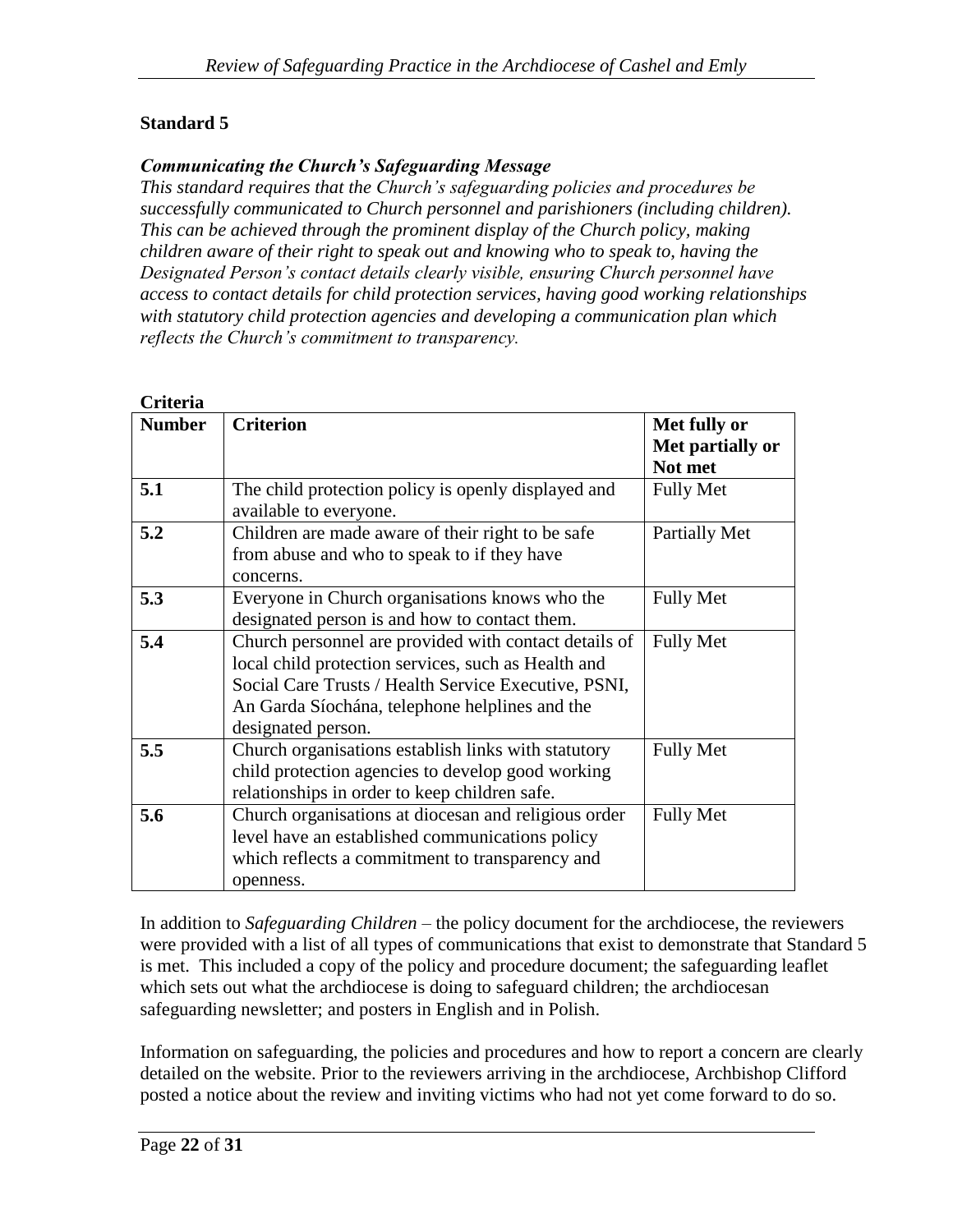The NBSCCCI reviewers were advised that when children become altar servers as part of their induction, both they and their parents are invited to a meeting to learn of the safeguards that are in place to prevent abuse and to promote the positive engagement of children in Church life. This initiative is commended, but the reviewers would encourage the development of child friendly literature which could be made available to a wider audience of children who participate in Church liturgies. (see Recommendation 6 above).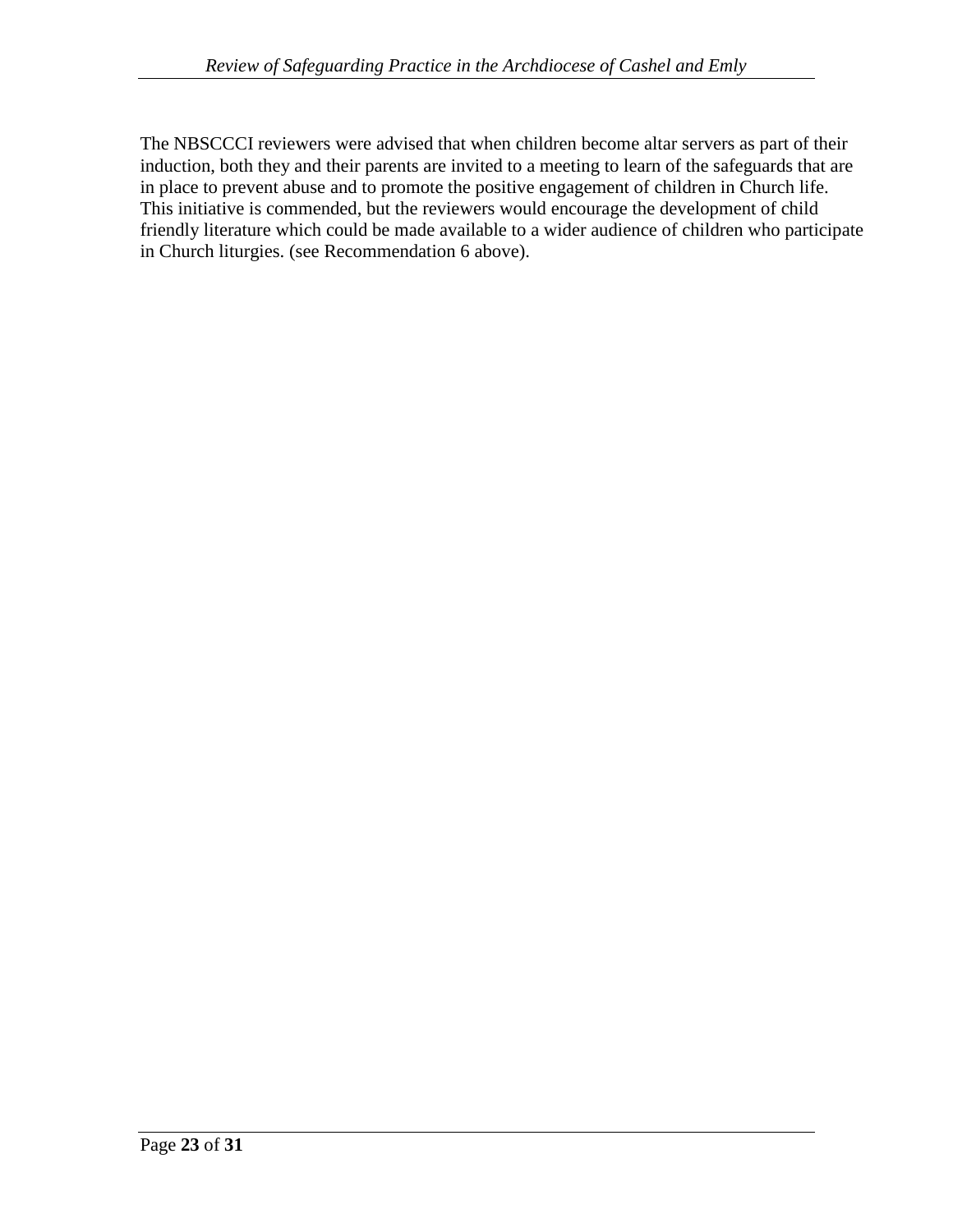#### *Access to Advice and Support*

*Those who have suffered child abuse should receive a compassionate and just response and should be offered appropriate pastoral care to rebuild their lives.*

*Those who have harmed others should be helped to face up to the reality of abuse, as well as being assisted in healing.*

#### **Criteria**

| <b>Number</b> | <b>Criterion</b>                                     | Met fully or                |
|---------------|------------------------------------------------------|-----------------------------|
|               |                                                      | Met partially or<br>Not met |
| 6.1           | Church personnel with special responsibilities for   | Partially Met               |
|               | keeping children safe have access to specialist      |                             |
|               | advice, support and information on child protection. |                             |
| 6.2           | Contacts are established at a national and/ or local | <b>Fully Met</b>            |
|               | level with the relevant child protection/welfare     |                             |
|               | agencies and helplines that can provide information, |                             |
|               | support and assistance to children and Church        |                             |
|               | personnel.                                           |                             |
| 6.3           | There is guidance on how to respond to and support a | <b>Fully Met</b>            |
|               | child who is suspected to have been abused whether   |                             |
|               | that abuse is by someone within the Church or in the |                             |
|               | community, including family members or peers.        |                             |
| 6.4           | Information is provided to those who have            | Partially Met               |
|               | experienced abuse on how to seek support.            |                             |
| 6.5           | Appropriate support is provided to those who have    | Partially Met               |
|               | perpetrated abuse to help them to face up to the     |                             |
|               | reality of abuse as well as to promote healing in a  |                             |
|               | manner which does not compromise children's          |                             |
|               | safety.                                              |                             |

It has already been noted that response to victims could be significantly enhanced through the introduction at an early stage in the disclosure process of a victim support person. The reviewers have been advised that a person has recently been appointed to this role and that induction and training will be arranged to support her in carrying out her work in a manner that is responsive to the needs of the victims. The reviewers accept that there needs to be greater clarity around when and how to introduce the support person and would recommend that a protocol be introduced to identify role and purpose of the victim support person, when and how this person could be introduced to complainants who present with allegations. While all victims of abuse within Cashel and Emly are offered counselling through *Towards Healing*, each victim has different needs and therefore the support that they require will depend on an assessment of the impact of the abuse on them. The introduction of a support person to assist them in identifying their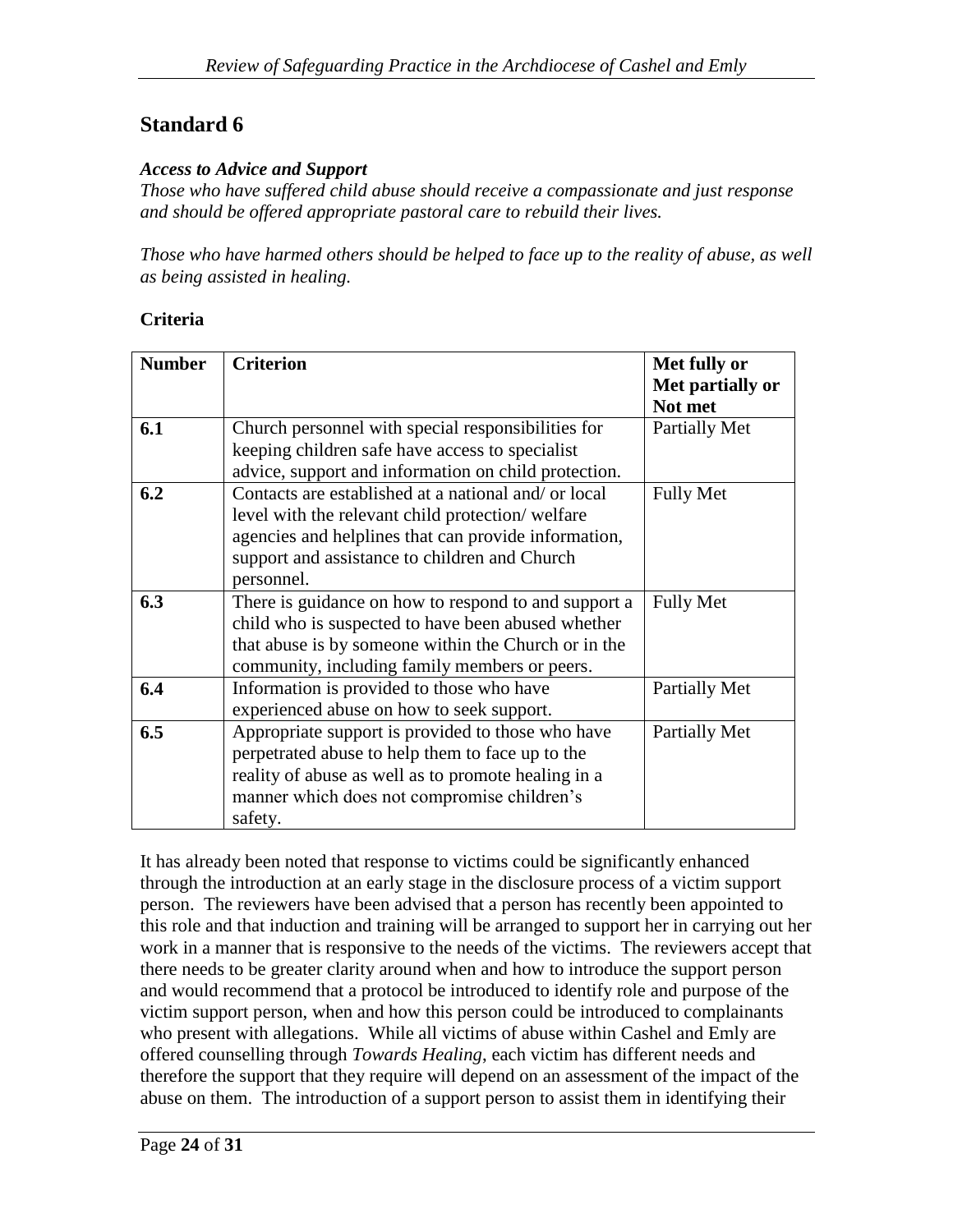needs and communicating that to the archbishop would enhance the response offered and may go some way towards assisting with their healing.

## **Recommendation 7: The designated person should promote the services of the support person amongst existing and new complainants, and consider developing a protocol for support services.**

Those priests who have been accused of abuse have been offered priest advisors, but not all have availed of this offer. While the Church does not endorse the behaviours of those who have harmed children, there is a recognition that to prevent further abuse that there is a need to offer guidance and support to perpetrators. The Archdiocese of Cashel and Emly have recognised their responsibilities in this area, as evidenced by the support visits to priests out of ministry and by the recently developed safety plans. The archdiocese does however face certain challenges in cases where the offending priests do not live locally. There was evidence of attempts to introduce monitoring arrangements at a distance with civil authorities and personnel from other dioceses.

The archdiocese has good working relationships with HSE and An Garda Síochána, in whom they consult on case related and other relevant issues. The designated person frequently consults with NBSCCCI and keeps the office informed of developments in relation to notifications of abuse and management of men out of ministry. The archdiocese also consults the National Case Management Reference Group (NCMRG) appropriately. All of these efforts by the designated person are good signs of his transparent approach to dealing with allegations.

In conclusion the reviewers felt that while all aspects of advice and support are not fully implemented that there is a real willingness to share ideas, learn from best practice and reflect on how to improve the services offered to victims and perpetrators of abuse. There is an openness to develop good relationships with external agencies and seek advice appropriately.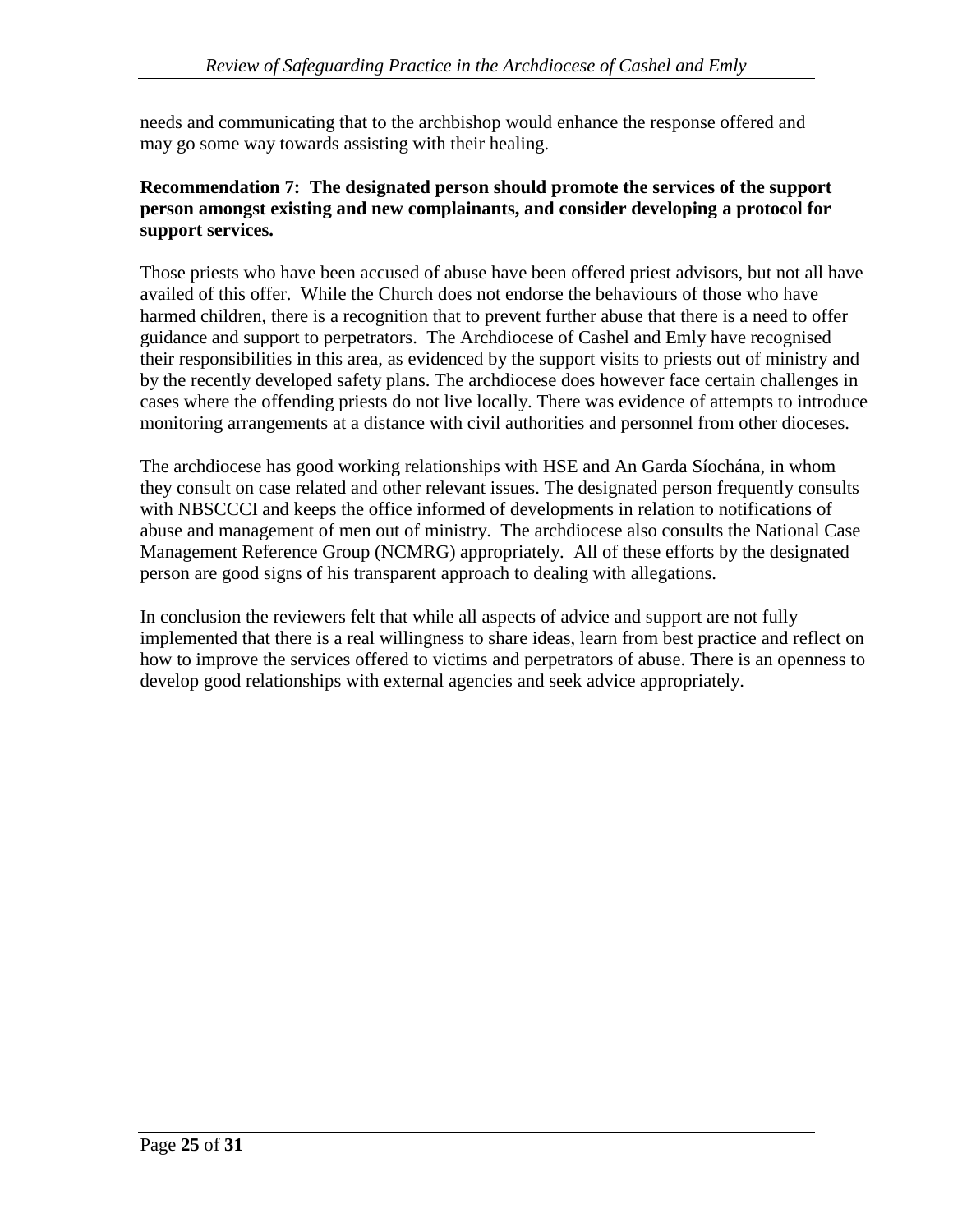#### *Implementing and Monitoring Standards*

*Standard 7 outlines the need to develop a plan of action, which monitors the effectiveness of the steps being taken to keep children safe. This is achieved through making a written plan, having the human and financial resources available, monitoring compliance and ensuring all allegations and suspicions are recorded and stored securely.*

| Criteria      |                                                                                                                                                                               |                                             |
|---------------|-------------------------------------------------------------------------------------------------------------------------------------------------------------------------------|---------------------------------------------|
| <b>Number</b> | <b>Criterion</b>                                                                                                                                                              | Met fully or<br>Met partially or<br>Not met |
| 7.1           | There is a written plan showing what steps will be<br>taken to keep children safe, who is responsible for<br>implementing these measures and when these will be<br>completed. | <b>Fully Met</b>                            |
| 7.2           | The human or financial resources necessary for<br>implementing the plan are made available.                                                                                   | <b>Fully Met</b>                            |
| 7.3           | Arrangements are in place to monitor compliance<br>with child protection policies and procedures.                                                                             | <b>Fully Met</b>                            |
| 7.4           | Processes are in place to ask parishioners (children<br>and parents/ carers) about their views on policies and<br>practices for keeping children safe.                        | <b>Fully Met</b>                            |
| 7.5           | All incidents, allegations/suspicions of abuse are<br>recorded and stored securely.                                                                                           | <b>Fully Met</b>                            |

The Safeguarding Committee are a key element of achieving Standard 7 – *Implementing and Monitoring Standards*. They meet every six weeks to review and monitor all safeguarding issues in the archdiocese. Annual parish audits have been conducted since 2009 and reports made by the Safeguarding Co-ordinator to the committee and Archbishop Clifford on the audit findings. The Safeguarding Co-ordinator, alongside members of the Safeguarding Committee visit parishes to support them in implementing change.

It is very evident that safeguarding is a live issue in Cashel and Emly. The policies and procedure document was redrafted in 2013 and was updated in line with national legislation and Church guidance. Having a full time co-ordinator has helped to instil enthusiasm for safeguarding. This was reflected in the discussions held with the parish priest who detailed the importance of the work of safeguarding children in the Church; his sadness at the history of abuse, and the damaging effects on children and on the Church was palpable. There was also evidence from discussions held with the trainers, including a priest trainer who understood completely the need to keep children safe; all are to be commended for the efforts they make to train and support other priests and lay people in this most important Church work.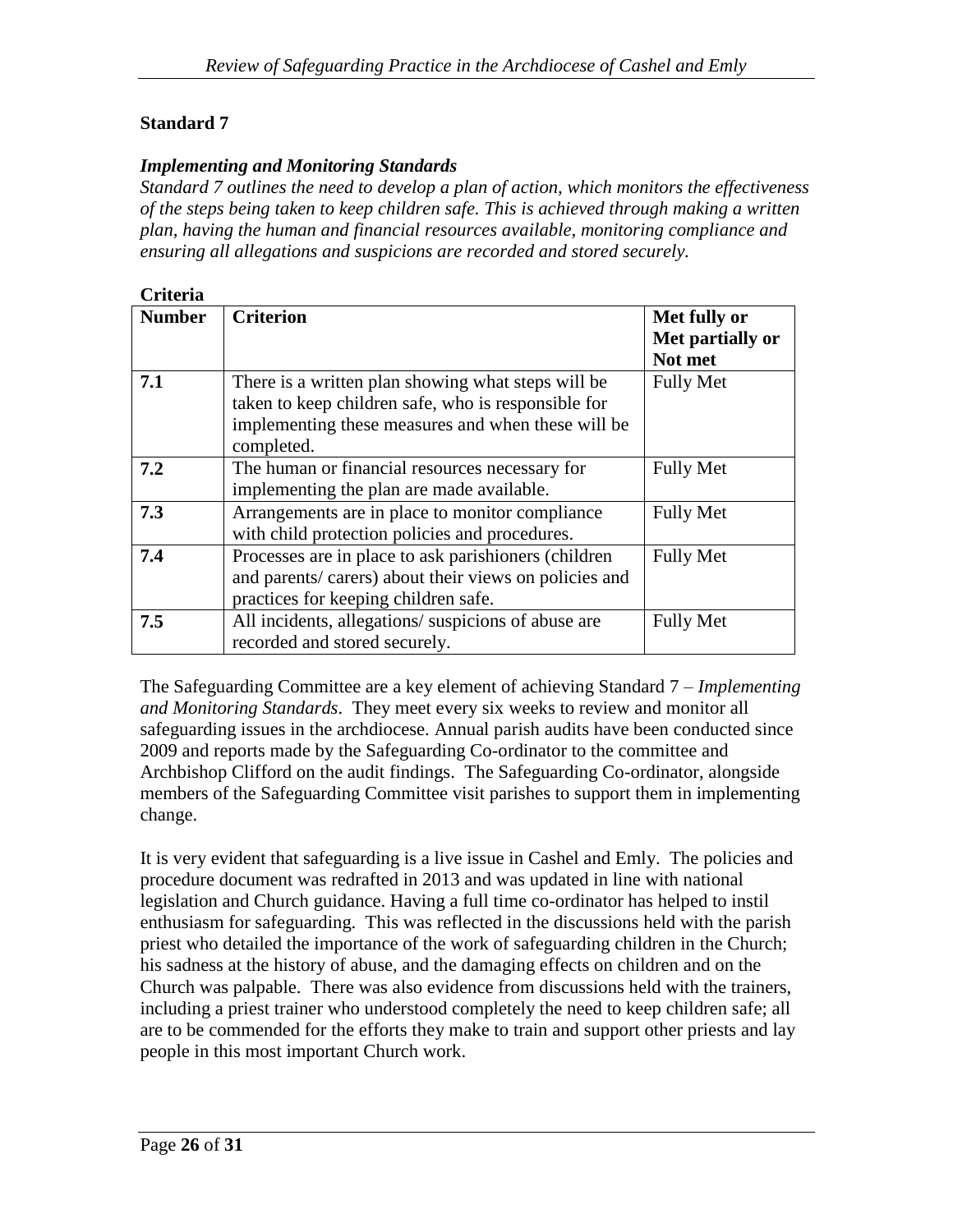There was no sign of complacency in the archdiocese. While inevitably there was a degree of preparation and perhaps anxiety at the review being undertaken, there was also evidence that safeguarding has consistently been on the agenda of Archbishop Clifford and his safeguarding personnel for a number of years.

In summary 4 key themes arising from this audit:

- There is strong leadership shown by Archbishop Clifford who is very well supported by his designated person, safeguarding co-ordinator and safeguarding committee.
- There needs to be greater formality of Church processes.
- The engagement and participation of children is to be applauded and should be developed further.
- Support for and profile of victims in the work needs to be developed and formalised.

.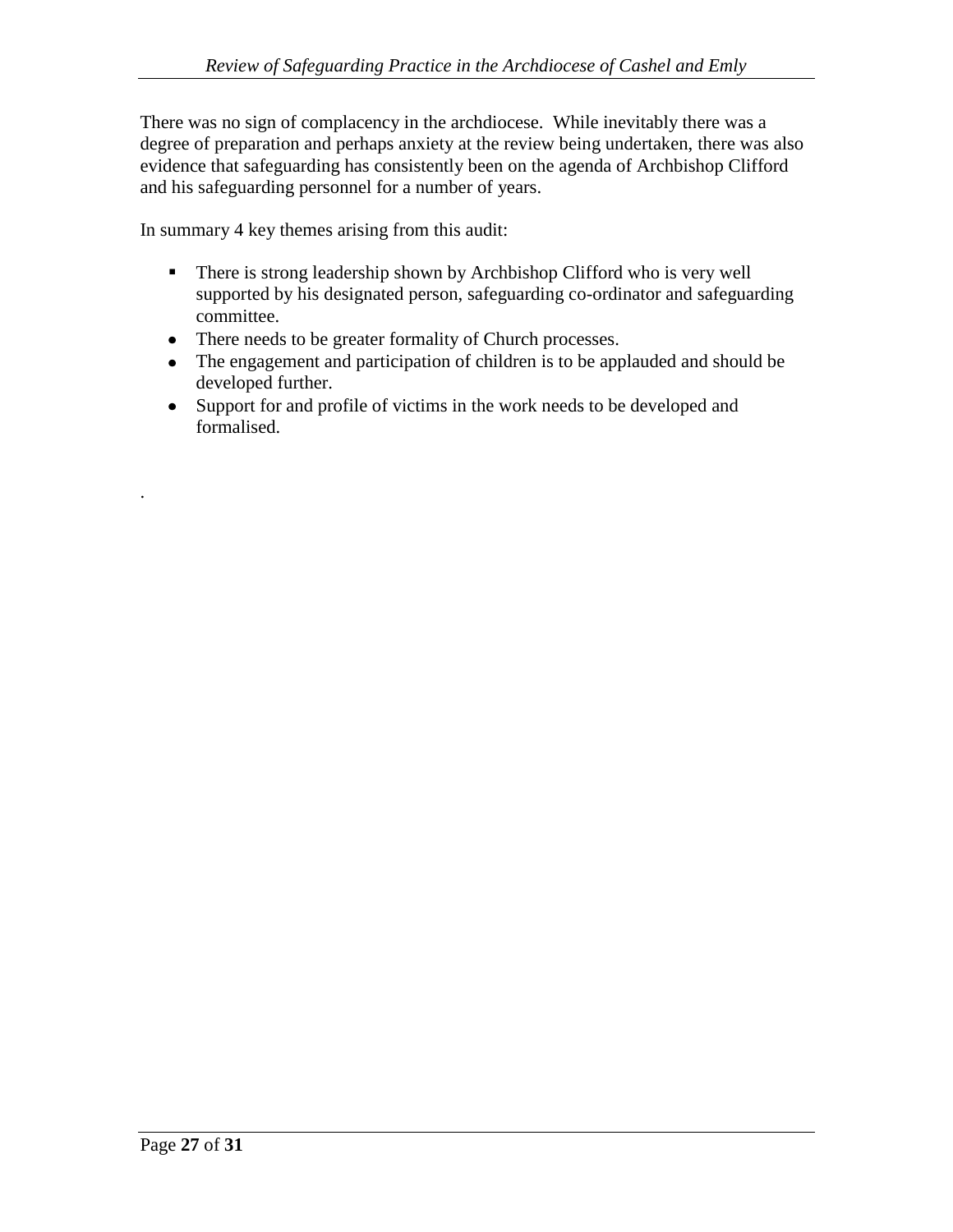#### **Recommendations**

#### **Recommendation 1.**

**The designated person from Cashel and Emly Archdiocese should consult his colleagues in the metropolitan area with a view to developing a process flowchart to guide action in all cases where there is an allegation of child abuse.** 

#### **Recommendation 2:**

**The designated person should employ the NBSCCCI case file template for future cases, ensuring that a narrative account of all actions is recorded.**

#### **Recommendation 3:**

**Archbishop Clifford must initiate all Church action through formal decrees and ensure that there are written precepts on file outlining the restrictions on a priest's ministry.**

#### **Recommendation 4:**

**Archbishop Clifford must ensure that the newly appointed support person is offered induction and support in her role and that a written protocol is developed which clarifies how this role will assist complainants.**

#### **Recommendation 5:**

**Archbishop Clifford should develop a written agreement with all religious congregations within his archdiocese whereby he is informed of information that a member of the religious order has been removed from ministry following an allegation/concern of child abuse.** 

#### **Recommendation 6:**

**The Safeguarding Committee inclusive of the Safeguarding Co-ordinator should consider how to develop child friendly awareness raising to empower children and create a greater awareness of who to go to if they have a concern about abuse within the Church setting.**

#### **Recommendation 7:**

**The designated person should promote the services of the support person amongst existing and new complainants, and consider developing a protocol for support services.**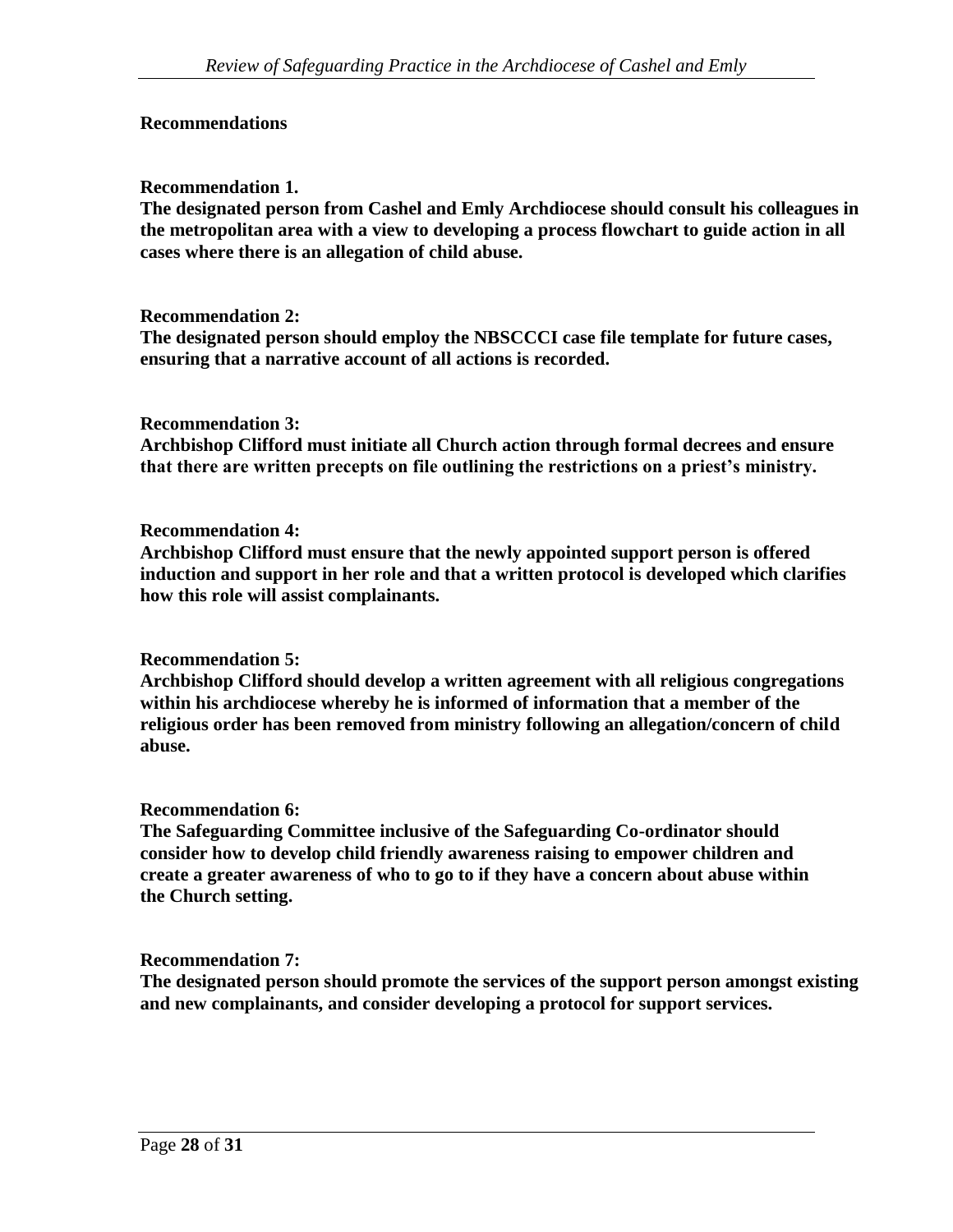## **Review of Safeguarding in the Catholic Church in Ireland**

## **Terms of Reference**

(which should be read in conjunction with the accompanying Notes)

1. To ascertain the full extent of all complaints or allegations, knowledge, suspicions or concerns of child sexual abuse, made to the Diocese by individuals or by the Civil Authorities in the period  $1<sup>st</sup>$  January 1975 up to time of review, against Catholic clergy and/or religious still living and who are ministering/or who once ministered under the aegis of the Diocese and examine/review and report on the nature of the response on the part of the Diocese.

2. If deemed relevant, select a random sample of complaints or allegations, knowledge, suspicions or concerns of child sexual abuse, made to the Diocese by individuals or by the Civil Authorities in the period  $1<sup>st</sup>$  January 1975 up to time of review, against Catholic clergy and/or religious now deceased and who ministered under the aegis of the Diocese and examine/review and report on the nature of the response on the part of the Diocese.

- 3. To ascertain all of the cases during the relevant period in which the Diocese:
	- knew of child sexual abuse involving Catholic clergy and/or religious still living and including those clergy and/or religious visiting, studying and/or retired;
	- $\bullet$ had strong and clear suspicion of child sexual abuse; or
	- had reasonable concern;  $\bullet$

and examine/review and report on the nature of the response on the part of the Diocese.

- 4. To consider and report on the following matters:
	- Child safeguarding policies and guidance materials currently in use in the Diocese and an evaluation of their application;
	- Communication by the Diocese with the Civil Authorities;
	- Current risks and their management.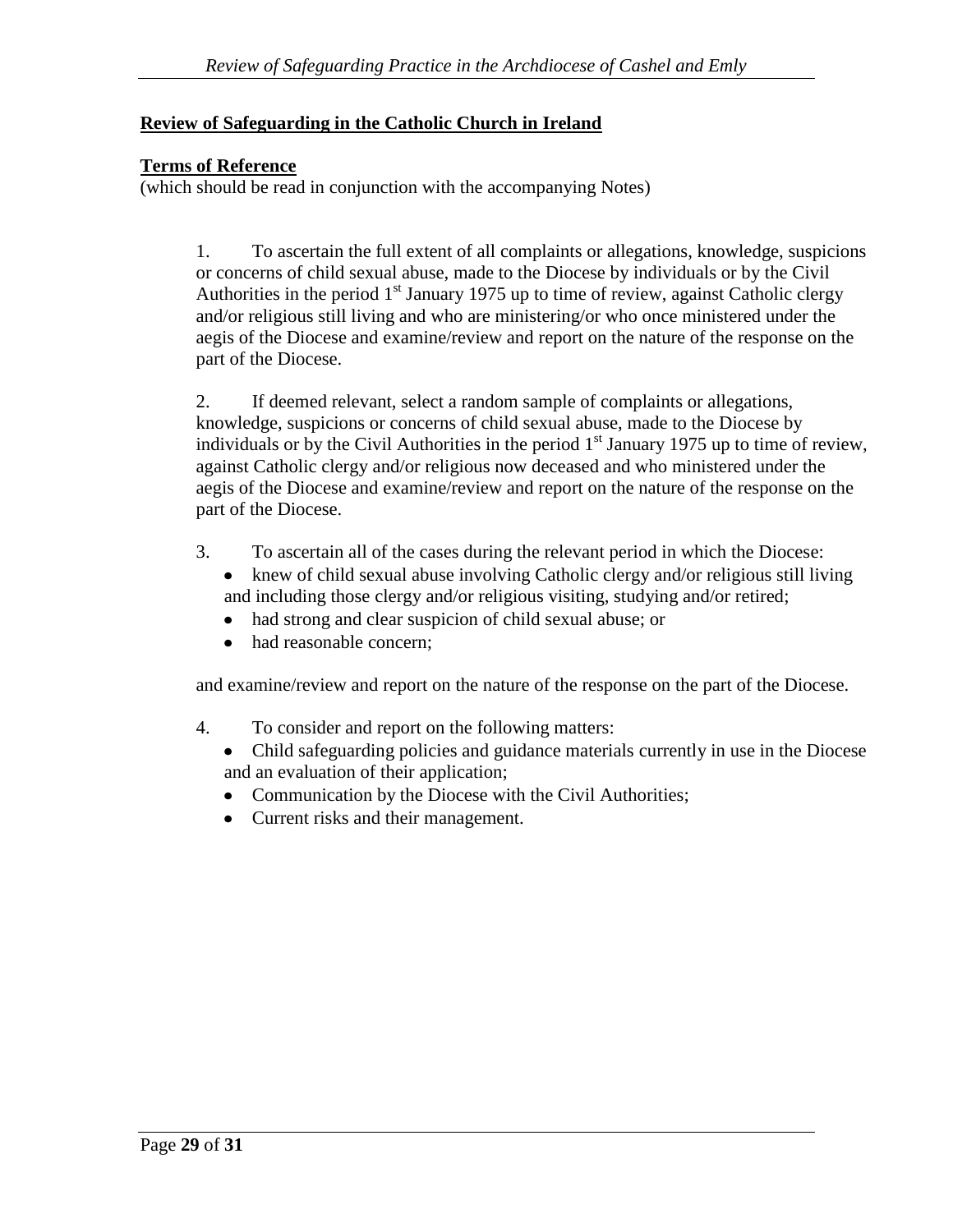## **Accompanying Notes**

## *Note 1* **Definition of Child Sexual Abuse:**

The definition of child sexual abuse is in accordance with the definition adopted by the Ferns Report (and the Commission of Investigation Report into the Catholic Archdiocese of Dublin). The following is the relevant extract from the Ferns Report:

"While definitions of child sexual abuse vary according to context, probably the most useful definition and broadest for the purposes of this Report was that which was adopted by the Law Reform Commission in  $1990<sup>2</sup>$  and later developed in Children First, National Guidelines for the Protection and Welfare of Children (Department of Health and Children, 1999) which state that 'child sexual abuse occurs when a child is used by another person for his or her gratification or sexual arousal or that of others'. Examples of child sexual abuse include the following:

exposure of the sexual organs or any sexual act intentionally  $\bullet$ performed in the presence of a child;

intentional touching or molesting of the body of a child whether by person or object for the purpose of sexual arousal or gratification;

masturbation in the presence of the child or the involvement of the child in an act of masturbation;

sexual intercourse with the child whether oral, vaginal or anal;

sexual exploitation of a child which includes inciting, encouraging, propositioning, requiring or permitting a child to solicit for, or to engage in prostitution or other sexual acts. Sexual exploitation also occurs when a child is involved in exhibition, modelling or posing for the purpose of sexual arousal, gratification or sexual act, including its recording (on film, video tape, or other media) or the manipulation for those purposes of the image by computer or other means. It may also include showing sexually explicit material to children which is often a feature of the 'grooming' process by perpetrators of abuse.

# *Note 2* **Definition of Allegation:**

The term allegation is defined as an accusation or complaint where there are reasonable grounds for concern that a child may have been, or is being sexually

 $\overline{a}$ 

<sup>&</sup>lt;sup>2</sup> This definition was originally proposed by the Western Australia Task Force on Child Sexual Abuse, 1987 and is adopted by the Law Reform Commission (1990) *Report on Child Sexual Abuse*, p. 8.